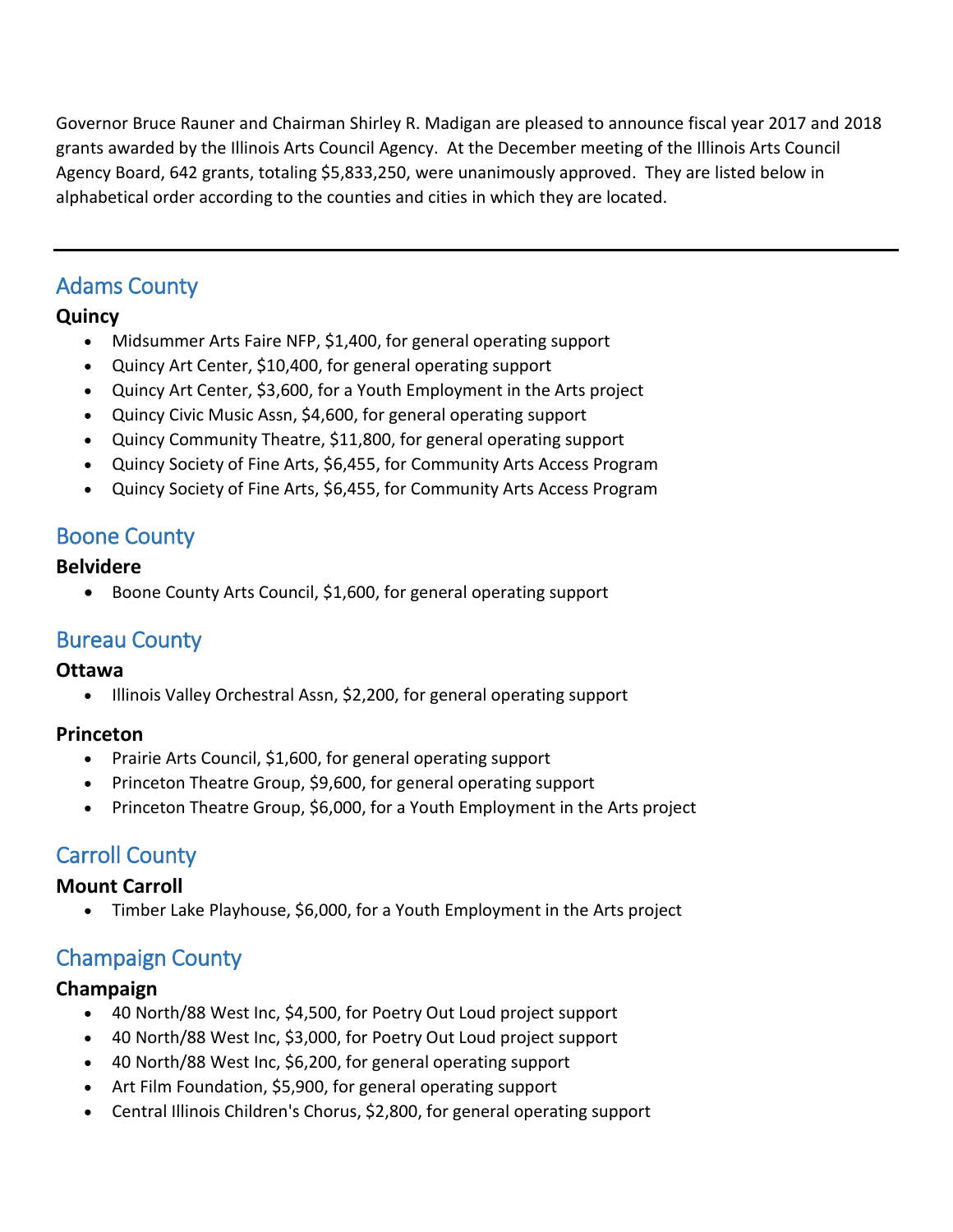- Champaign CU School Dist #4, \$47,730, for Arts and Foreign Language Implementation
- Champaign Park District, \$14,600, for general operating support
- Champaign Urbana Ballet, \$11,800, for general operating support
- Champaign Urbana Ballet, \$375, for a Youth Employment in the Arts project
- Champaign-Urbana Symphony Orchestra, \$11,800, for general operating support
- The Conservatory of Central Illinois, \$8,200, for general operating support
- Developmental Services Ctr-Champaign Co, \$2,400, for Prompting Theater operating support
- Parkland College, \$4,970, for a Youth Employment in the Arts project
- Parkland College, \$6,200, for Art Gallery operating support
- University of Illinois/UC, \$21,100, for Krannert Center operating support
- University of Illinois/UC, \$5,900, for Japan House operating support
- University of Illinois/UC, \$8,100, for Krannert Art Museum operating support
- University of Illinois/UC, \$6,600, for Sinfonia da Camera operating support
- University of Illinois/UC, \$16,200, for WILL Broadcasting operating support

#### **Mahomet**

• The Chorale NFP, \$2,400, for general operating support

## **Sidney**

Creative Dramatics Workshop Incorporated, \$1,400, for general operating support

## **Urbana**

- Celebration Co/Station Theatre, \$3,000, for general operating support
- City of Urbana, \$1,800, for a Youth Employment in the Arts project
- City of Urbana, \$4,600, for Public Arts Program operating support
- Community Center for the Arts, \$9,600, for general operating support
- Fay Glassman Performance, \$600, for general operating support
- Urbana-Champaign Indep Media Ctr, \$8,200, for general operating support

## Coles County

## **Charleston**

Eastern Illinois University, \$2,870, for a four weeks visual arts residency with Eli Craven

## Cook County

## **Arlington Heights**

- Performing Arts at Metropolis, \$2,700, for performance of A Carpenters' Christmas
- Performing Arts at Metropolis, \$16,200, for general operating support
- Township High School District 214, \$3,360, for a Youth Employment in the Arts project

## **Bartlett**

- Arts in Bartlett NFP, \$3,000, for general operating support
- Arts in Bartlett NFP, \$3,120, for a Youth Employment in the Arts project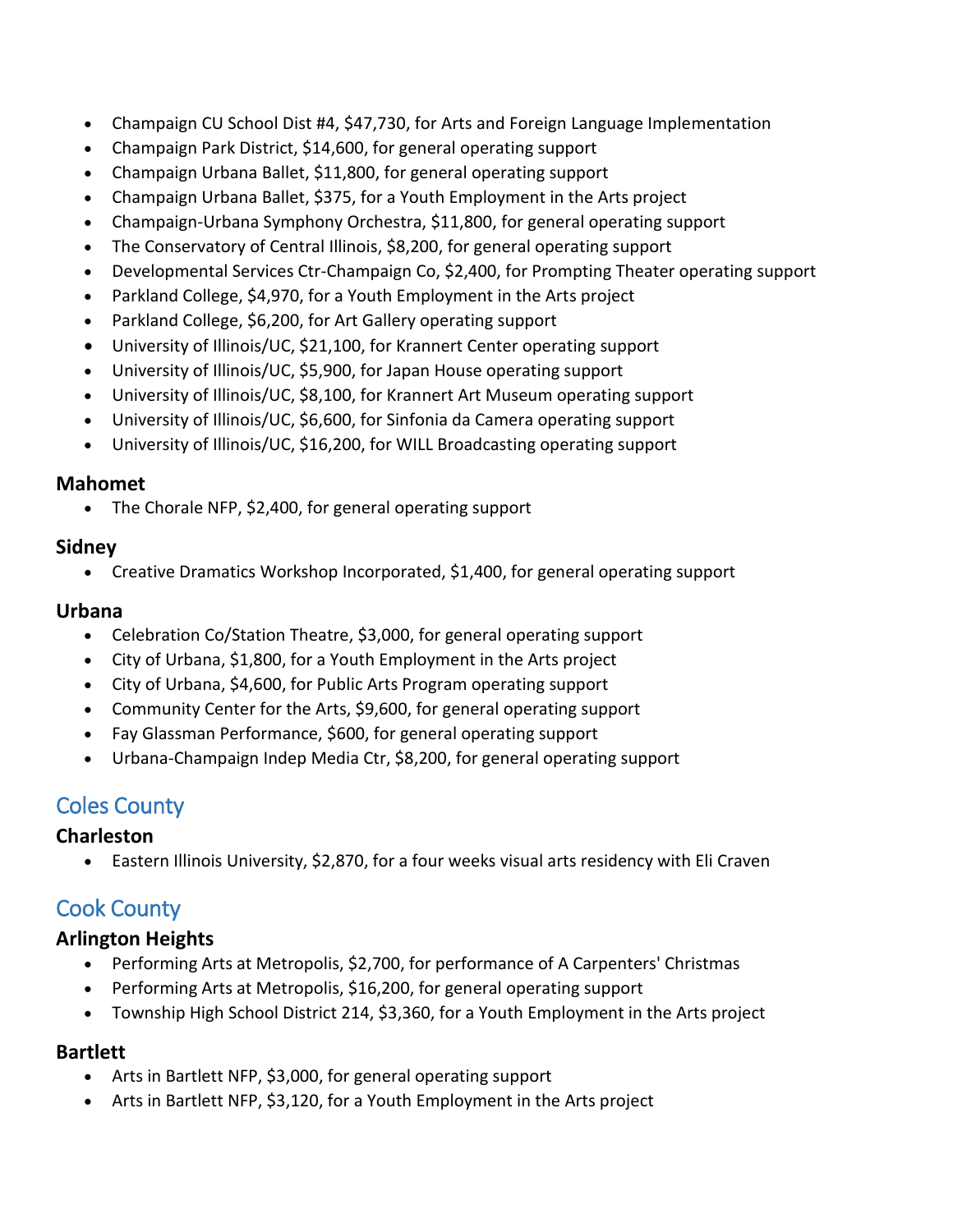• The Festival Chorus, \$4,600, for general operating support

#### **Berwyn**

The 16th Street Theater NFP, \$5,500, for general operating support

## **Buffalo Grove**

Joyce Kilmer Elem School, \$535, for a performance by Kidworks Touring Theatre Co.

## **Chicago**

- (Re)Discover Theatre, \$500, for general operating support
- 137 Films nfp, \$2,400, for general operating support
- 6018 North, \$6,000, for a Youth Employment in the Arts project
- 6018North, \$3,200, for general operating support
- About Face Thatre Collective, \$16,200, for general operating support
- Access Contemporary Music, \$5,900, for general operating support
- Access Living of Metro Chicago, \$6,200, for Arts & Culture Project support
- Aerial Dance Chicago, \$6,200, for general operating support
- Africa International House USA, \$16,200, for general operating support
- African American Arts Alliance/Chicago, \$7,400, for general operating support
- Akvavit Theatre, \$1,200, for general operating support
- Albany Park Theater Project, \$6,000, for a Youth Employment in the Arts project
- Albany Park Theater Project, \$16,200, for general operating support
- Valerie Alpert Dance Co, \$1,200, for general operating support
- American Blues Theater, \$8,800, for general operating support
- American Indian Center, \$17,600, for general operating support
- American Indian Center, \$2,000, for a Youth Employment in the Arts project
- American Theater Company, \$16,200, for general operating support
- Apollo Chorus of Chicago, \$11,800, for general operating support
- Arc Educational Foundation, \$2,200, for general operating support
- The Art Institute of Chicago, \$50,000, for general operating support
- Artemisia A Chicago Theatre NFP, \$4,600, for general operating support
- Artistic Home Acting Ensemble, \$3,100, for general operating support
- Artists Coop Residency/Exhibit Project, \$5,200, for general operating support
- ArtReach at Lillstreet, \$11,800, for general operating support
- ArtReach at Lillstreet, \$5,940, for a Youth Employment in the Arts project
- Arts & Business Council of Chicago, \$16,200, for general operating support
- The Arts of Life Inc, \$6,000, for a Youth Employment in the Arts project
- The Arts of Life Inc, \$16,200, for general operating support
- Asian Improv aRts Midwest, \$10,400, for general operating support
- AstonRep, \$2,000, for general operating support
- Audience Architects NFP, \$11,800, for general operating support
- Auditorium Theatre of Roosevelt Univ, \$10,000, for Hands Together Art to Art performing arts camp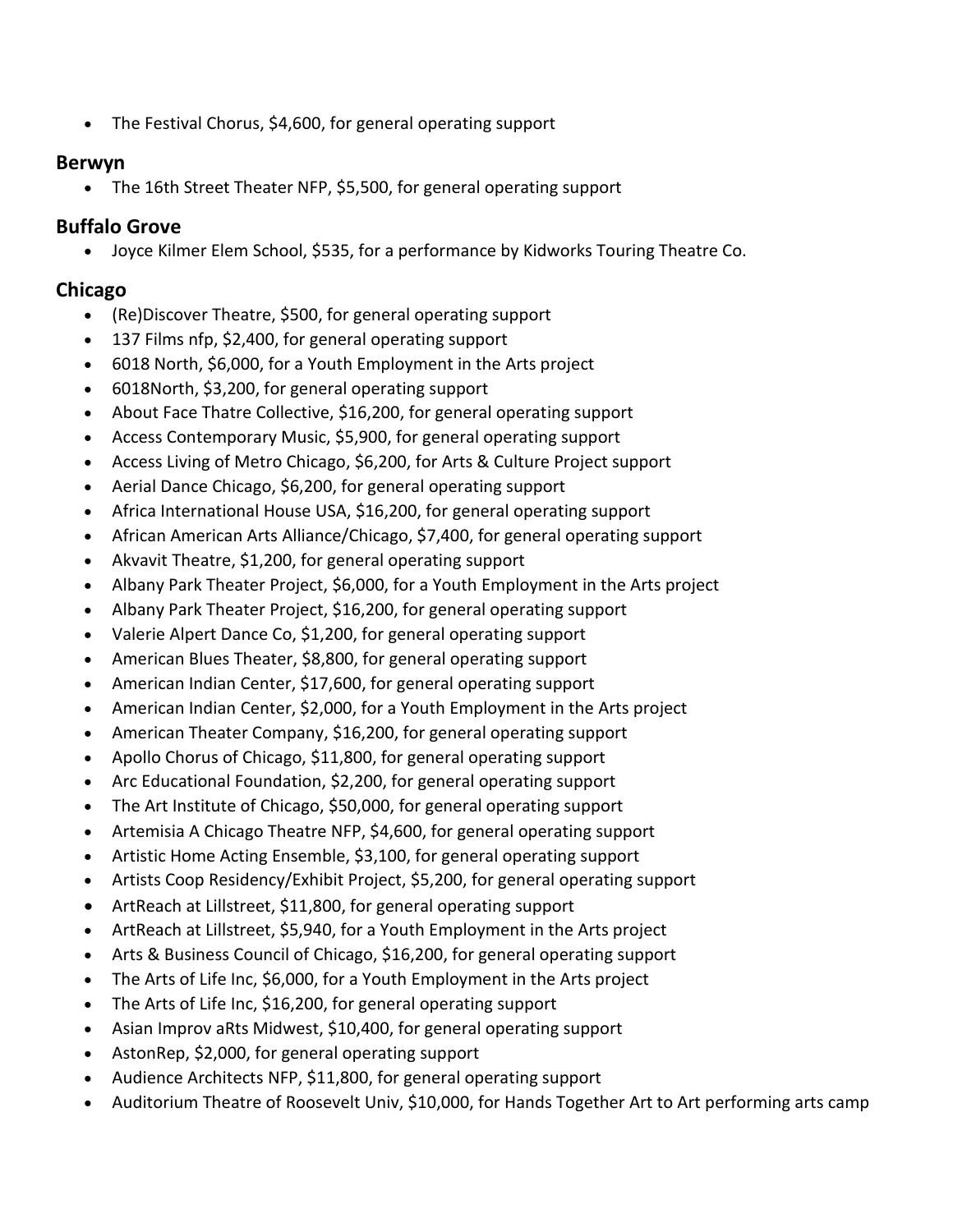- Auditorium Theatre of Roosevelt Univ, \$17,600, for general operating support
- Ballet Chicago Company, \$5,060, for a Youth Employment in the Arts project
- Ballet Chicago Company, \$16,200, for general operating support
- Balzekas Museum/Lithuanian Culture, \$11,800, for general operating support
- Barrel of Monkeys Productions, \$11,800, for general operating support
- Bella Voce, \$4,600, for general operating support
- Black Ensemble Theater Corp, \$16,200, for general operating support
- Black Ensemble Theater Corp, \$6,000, for a Youth Employment in the Arts project
- Broken Nose Theatre, \$500, for general operating support
- Bronzeville Children's Museum, \$4,600, for general operating support
- Catholic Charities Archdiocese of Chicago, \$2,200, for After Supper Visions of My Life project support
- Cerqua Rivera Art Experience, \$8,200, for general operating support
- Changing Worlds, \$16,200, for general operating support
- Chicago acappella, \$13,200, for general operating support
- Chicago Acting in Film Meetup NFP, \$1,200, for general operating support
- Chicago Architecture Fndn, \$14,600, for general operating support
- Chicago Architecture Fndn, \$6,000, for a Youth Employment in the Arts project
- Chicago Artists' Coalition, \$17,600, for general operating support
- Chicago Arts Partnerships in Ed, \$17,600, for general operating support
- The Chicago Ballet, \$5,940, for a Youth Employment in the Arts project
- Chicago Brass Band Assn, \$2,800, for general operating support
- The Chicago Children's Choir, \$17,600, for general operating support
- Chicago Children's Museum, \$16,200, for general operating support
- Chicago Children's Theatre, \$17,600, for general operating support
- Chicago Children's Theatre, \$4,365, for a Youth Employment in the Arts project
- Chicago Chorale, \$2,300, for general operating support
- Chicago City Theatre Company, \$4,400, for general operating support
- Chicago Community Chorus NFP, \$2,800, for general operating support
- Chicago Composers Orchestra, \$2,400, for general operating support
- Chicago Cultural Alliance, \$11,000, for general operating support
- Chicago Dance Crash NFP, \$7,400, for general operating support
- Chicago Dept of Cultural Aff/Spec Events, \$138,650, for Community Arts Access Program
- Chicago Dept of Cultural Aff/Spec Events, \$46,000, for general operating support
- Chicago Dept of Cultural Aff/Spec Events, \$138,650, Individual Artists Program
- Chicago Dramatists, \$10,400, for general operating support
- The Chicago Ensemble, \$2,800, for general operating support
- Chicago Filmmakers, \$17,600, for general operating support
- Chicago Fringe Festival Inc, \$5,200, for general operating support
- Chicago History Museum, \$16,200, for general operating support
- Chicago Human Rhythm Project, \$16,200, for general operating support
- Chicago Humanities Festival, \$14,600, for general operating support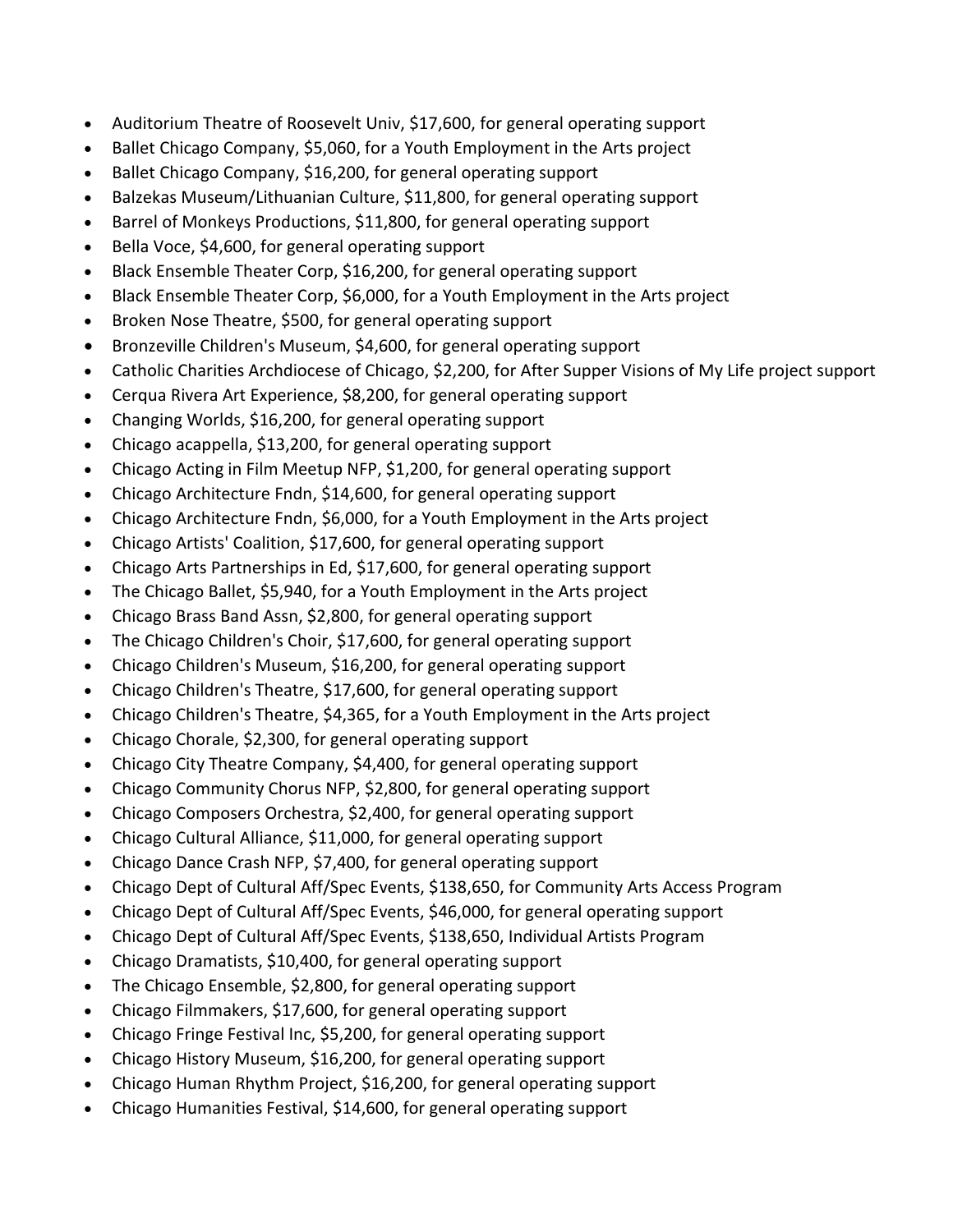- Chicago Independent Radio Project, \$11,000, for general operating support
- Chicago Jazz Philharmonic, \$17,600, for general operating support
- Chicago Jazz Philharmonic, \$2,280, for a Youth Employment in the Arts project
- Chicago Kids Company, \$10,400, for general operating support
- Chicago Literary Hall of Fame, \$1,000, for general operating support
- Chicago Metamorphosis Orchestra Project, \$2,600, for general operating support
- Chicago Moving Company, \$5,200, for general operating support
- Chicago Multi-Cultural Dance Center, \$10,400, for general operating support
- Chicago Multi-Cultural Dance Center, \$2,160, for a Youth Employment in the Arts project
- Chicago Philharmonic Society, \$17,600, for general operating support
- Chicago Public Art Group, \$16,200, for general operating support
- Chicago Public Media Inc, \$14,600, for general operating support
- Chicago Shakespeare Theater, \$46,000, for general operating support
- Chicago Sinfonietta, \$17,600, for general operating support
- Chicago Symphony Orchestra, \$17,600, for Civic Orchestra project support
- Chicago Symphony Orchestra, \$46,000, for general operating support
- Chicago Tap Theatre NFP, \$6,200, for general operating support
- Chicago Theatre Group-Goodman, \$5,000, for Criticism in a Changing America project support
- Chicago Theatre Group-Goodman, \$46,000, for general operating support
- Chicago West Comm Music Center, \$2,100, for a Youth Employment in the Arts project
- Chicago Youth Symphony Orchestras, \$1,800, for a Youth Employment in the Arts project
- Chicago Youth Symphony Orchestras, \$16,200, for general operating support
- Child's Play Touring Theatre, \$6,600, for general operating support
- Cinema/Chicago, \$17,600, for general operating support
- CircEsteem, \$6,000, for a Youth Employment in the Arts project
- CircEsteem, \$14,600, for general operating support
- City Colleges of Chicago, \$16,200, for WYCC operating support
- City Lit Theater Company, \$3,700, for general operating support
- Clay Elem School #17973, \$500, for performance by Child's Play Touring Theatre
- Clinard Dance Theatre, \$3,000, for general operating support
- Collaboraction Theatre Company, \$11,800, for general operating support
- Columbia College Chicago, \$8,800, for Exhibitions, Performance and Student Spaces operating support
- Columbia College Chicago, \$8,800, for Dance Center operating support
- Columbia College Chicago, \$16,200, for Photography Museum operating support
- Thomas Francis Comerford, \$2,110, for Individual Arts Support Project
- Community Television Network, \$4,800, for a Youth Employment in the Arts project
- Community Television Network, \$9,600, for general operating support
- Company of Folk, \$20,000, for folk art fieldwork/tech assistance support
- Company of Folk, \$2,400, for general operating support
- Company of Folk, \$15,000, for folk art fieldwork/tech assistance support
- Court Theatre Fund, \$46,000, for general operating support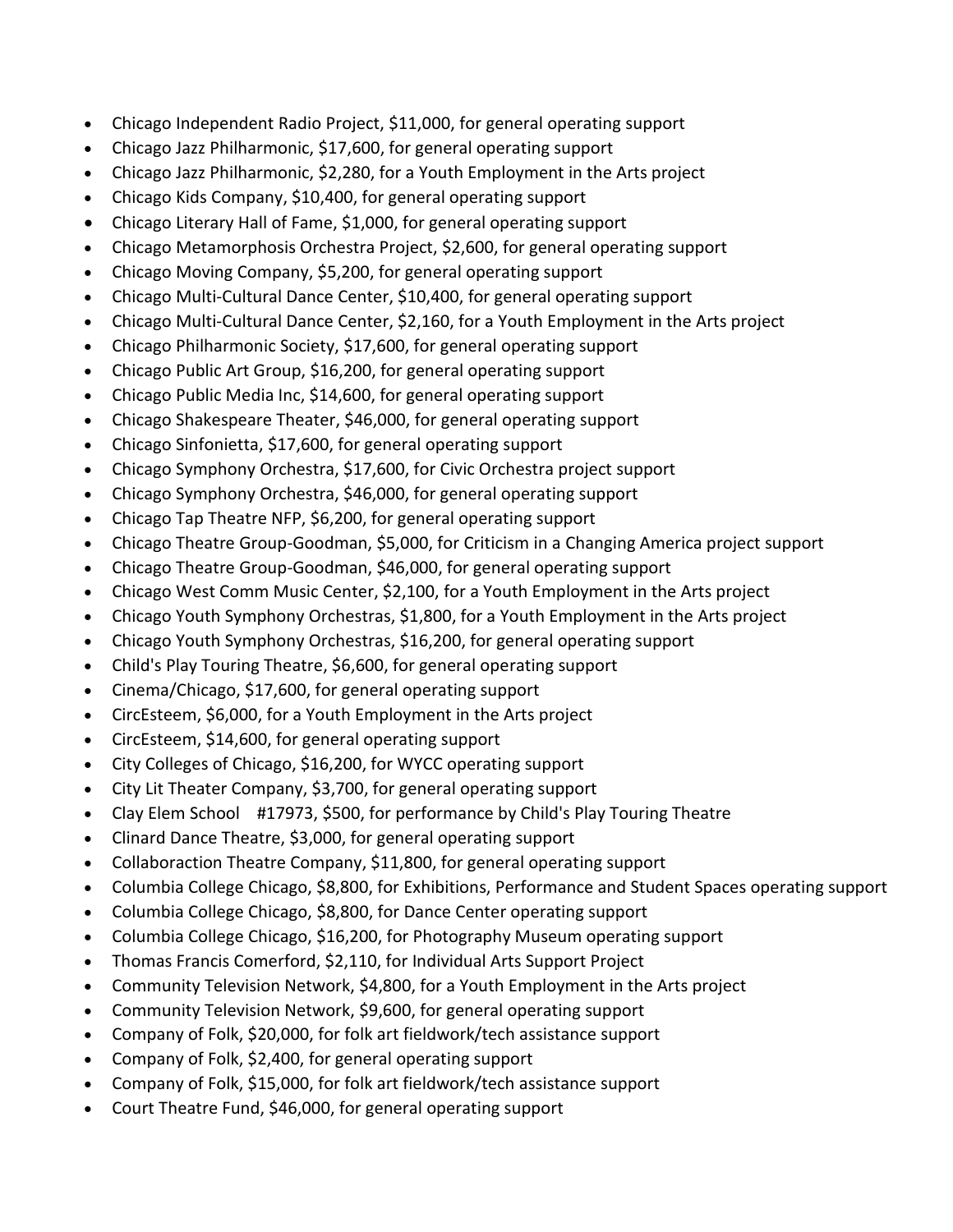- Crossing Borders Music Collective, \$700, for general operating support
- Culture Shock Chicago NFP, \$2,400, for general operating support
- Dal Niente New Music NFP, \$7,400, for general operating support
- The Dance COLEctive, \$2,000, for general operating support
- DanceWorks Chicago Inc NFP, \$8,200, for general operating support
- T Daniel Productions NFP, \$1,000, for general operating support
- Antonio Davis, \$2,400, for Individual Artist Support Project
- Antonio Davis, \$1,000, for Annual ADA Celebration mouth painting workshop support
- Deeply Rooted Productions, \$5,985, for a Youth Employment in the Arts project
- Diasporal Rhythms NFP, \$700, for general operating support
- Juan A Dies, \$3,000, for apprenticeship in Mexicon Son with Erendira Izguerra
- Eighth Blackbird Performing Arts Association, \$17,600, for general operating support
- Elastic Arts Foundation, \$8,200, for general operating support
- Elements Contemporary Ballet NFP, \$3,000, for general operating support
- Elevarte Community Studio, \$5,980, for a Youth Employment in the Arts project
- Elevarte Community Studio, \$8,800, for general operating support
- Emerald City Theatre, \$16,200, for general operating support
- Ensemble Espanol, \$4,000, for a Youth Employment in the Arts project
- Ensemble Espanol, \$17,600, for general operating support
- Erasing the Distance, \$11,800, for general operating support
- Esoteric Dance Project, \$600, for general operating support
- Esperanza Community Services, \$3,200, for general operating support
- Experimental Sound Studio, \$9,600, for general operating support
- The Factory Theater, \$4,600, for general operating support
- Jaime Fennelly, \$3,000, for Individual Artist Support Project
- Fifth House Ensemble, \$1,500, for a Youth Employment in the Arts project
- Fifth House Ensemble, \$13,200, for general operating support
- Filter Photo, \$6,600, for general operating support
- Foundations of Music, \$10,400, for general operating support
- Free Spirit Media, \$17,600, for general operating support
- Free Street Theater, \$7,400, for general operating support
- Free Street Theater, \$6,000, for a Youth Employment in the Arts project
- Fulcrum Point New Music Project, \$10,400, for general operating support
- Full Spectrum Features NFP, \$3,000, for project support
- Fund for Innovative TV, \$6,200, for general operating support
- Garfield Park Conservatory Alliance, \$14,600, for general operating support
- Genesis Theatrical Productions NFP, \$2,400, for general operating support
- Ghostlight Ensemble Theatre Company, \$400, for general operating support
- Gilloury Institute, \$17,600, for general operating support
- Rosalynn Gingerich, \$1,850, for Individual Artist Support Project
- Gus Giordano's Jazz Dance Chicago, \$8,800, for general operating support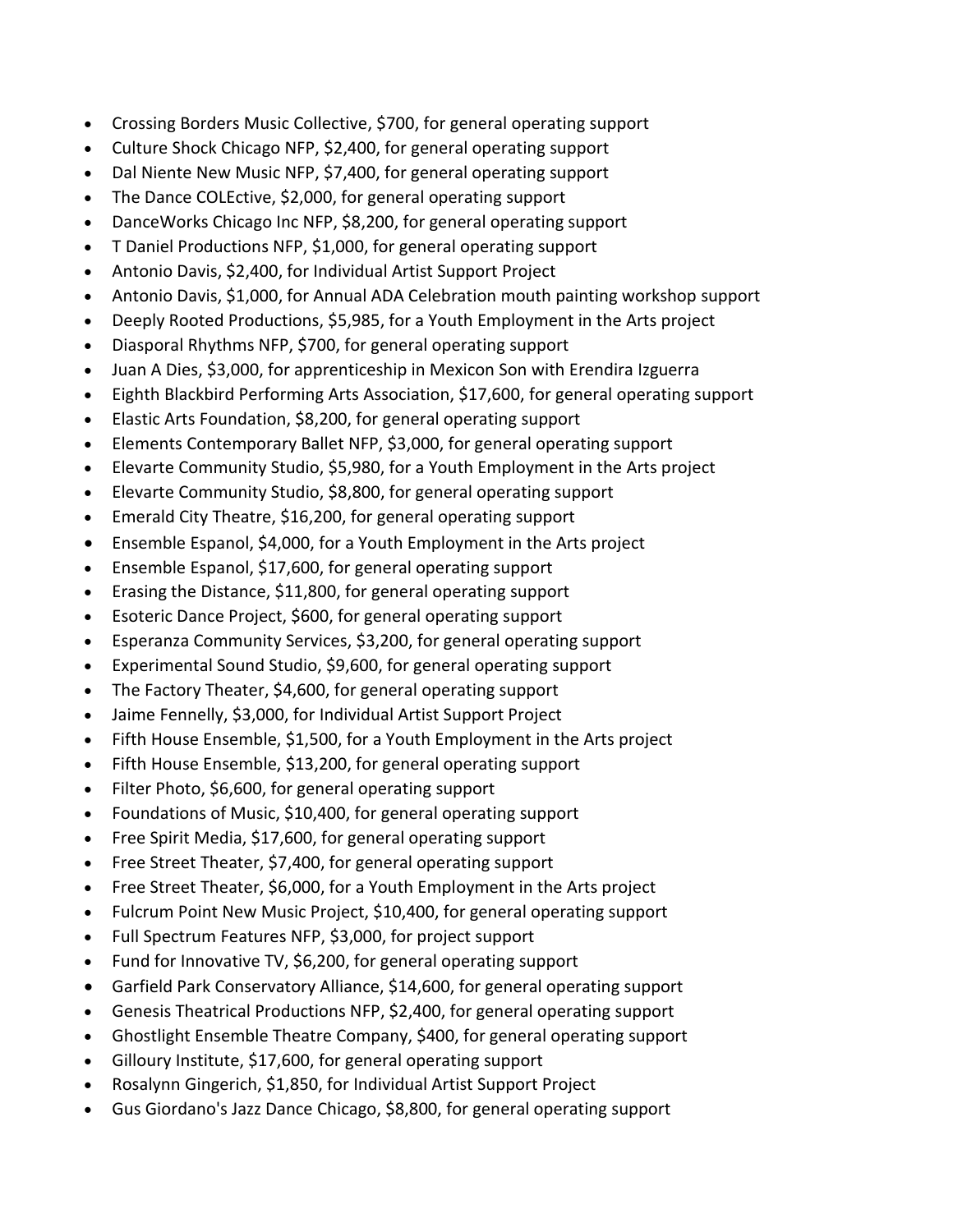- Gus Giordano's Jazz Dance Chicago, \$1,345, for a performance by The Bourne Family
- Global Explorers Kids, \$2,400, for general operating support
- Grant Park Orchestral Assn, \$17,600, for general operating support
- Griffin Theatre Company, \$10,400, for general operating support
- Halcyon Theatre, \$8,200, for general operating support
- Clark D 'Bucky' Halker, \$3,000, for Individual Artist Support Project
- Hamline Elem School, \$4,850, for an eight week visual arts residency with ElevArte Community Studio
- Hawthorne Scholastic Academy, \$2,580, for a visual arts residency with Kathryn Trumbull Fimreite
- Heaven Gallery, \$3,000, for general operating support
- Hedges Elem School, \$5,400, for an interdisciplinary arts residency with ElevArte Community Studio
- Hedwig Dances Inc, \$9,600, for general operating support
- High Concept Laboratories NFP, \$6,200, for general operating support
- Homeroom NFP, \$2,000, for general operating support
- The House Theatre of Chicago, \$16,200, for general operating support
- Hromovytsia Ukrainian Dance Ensemble, \$2,200, for general operating support
- Hubbard Street Dance Chicago, \$46,000, for general operating support
- Hyde Park Art Center, \$6,000, for a Youth Employment in the Arts project
- Hyde Park Art Center, \$17,600, for general operating support
- Illinois Arts Alliance, \$5,000, for One State Together in the Arts conference support
- Illinois Arts Alliance, \$17,600, for general operating support
- The Illinois Humanities Council Inc, \$396,150, for humanities programs operating expense
- Imagination Theater Inc, \$10,400, for general operating support
- Independent Feature Project Midwest, \$6,200, for general operating support
- Ingenuity Inc Chicago, \$9,600, for general operating support
- Instituto Cervantes Of Chicago Inc, \$16,200, for general operating support
- International Chamber Artists, \$1,500, for general operating support
- International College of Surgeons, \$10,400, for Anatomy In The Gallery project support
- International Contemp Ensemble Fndn, \$16,200, for general operating support
- International Latino Cultural Center, \$16,200, for general operating support
- International Music Foundation, \$10,400, for general operating support
- Intonation Music Workshop, \$2,295, for a Youth Employment in the Arts project
- Intonation Music Workshop, \$16,200, for general operating support
- Intuit: Ctr Intuitive/Outsider Art, \$5,760, for a Youth Employment in the Arts project
- Intuit: Ctr Intuitive/Outsider Art, \$10,400, for general operating support
- Jackalope Theatre Company, \$5,200, for general operating support
- Jazz Institute of Chicago, \$17,600, for general operating support
- The Joffrey Ballet, \$42,200, for general operating support
- The Joffrey Ballet, \$6,000m, for a Youth Employment in the Arts project
- Kathleen Keane, \$3,000, for apprenticeship in Traditional Irish Tin Whistle Playing with Liam Heneghan
- Khecari, \$5,200, for general operating support
- Kidworks Touring Theatre Co, \$1,000, for general operating support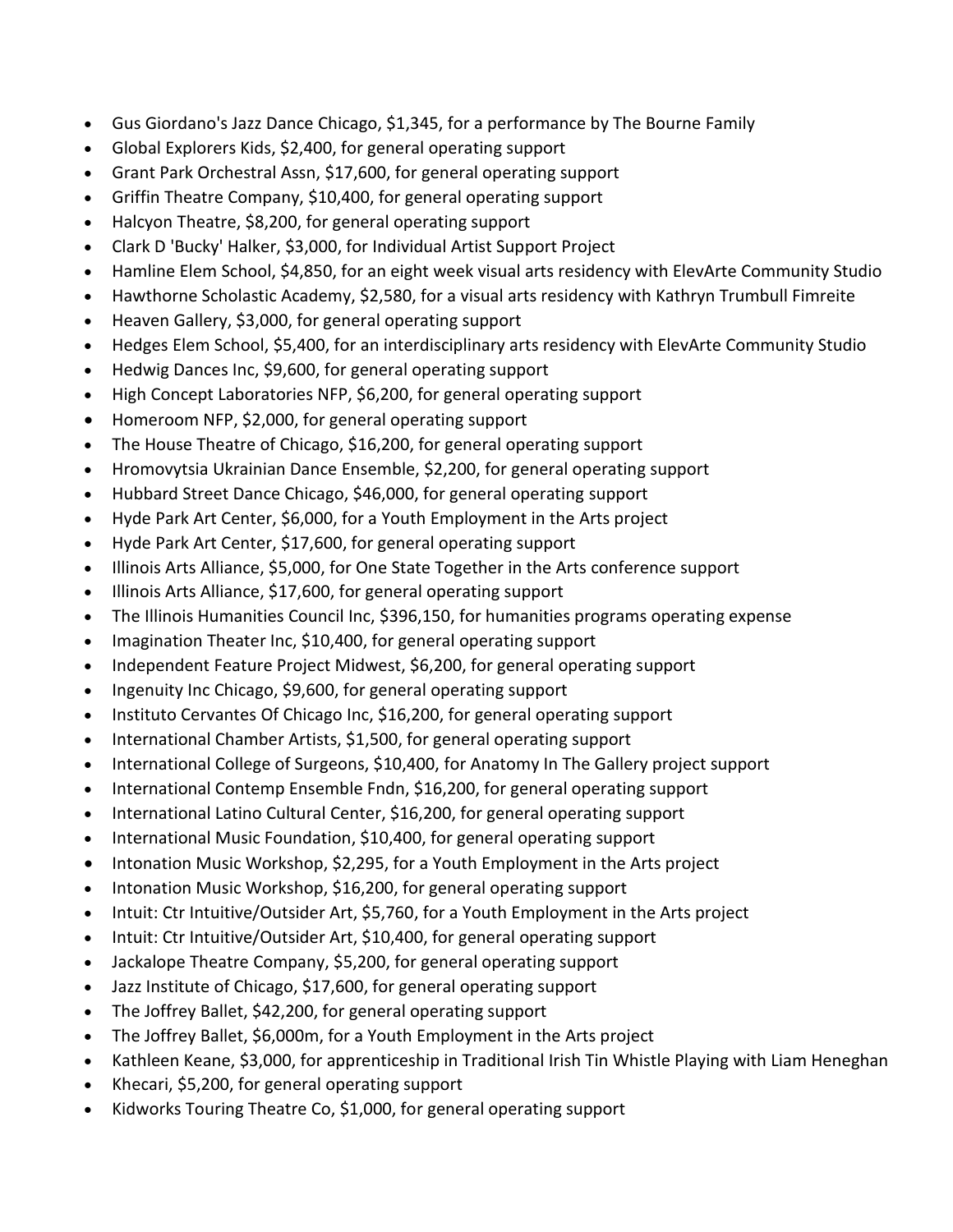- Kuumba Lynx, \$1,700, for a visual arts residency with Reggio McLaughlin
- Kuumba Lynx, \$5,760, for a Youth Employment in the Arts project
- Kuumba Lynx, \$11,800, for general operating support
- Lampo Inc, \$2,200, for general operating support
- Latitude Inc NFP, \$6,200, for general operating support
- Lawyers for the Creative Arts, \$11,800, for general operating support
- League of Chicago Theatres Fndn, \$16,200, for general operating support
- Carole Lanialoha Lee-Sumberg, \$3,000, for an apprenticeship in Hawaiian ukulele with Chance Damon
- Lifeline Productions Inc, \$16,200, for general operating support
- Links Hall Inc, \$14,600, for general operating support
- Links Hall Inc, \$2,915, for a Youth Employment in the Arts project
- The Lira Ensemble, \$7,500, for cataloging and organization of Polish ethnic and historical costumes
- The Lira Ensemble, \$14,600, for general operating support
- Little Black Pearl Workshop, \$10,000, for general operating support
- Live the Spirit Residency, \$2,200, for general operating support
- Logan Square Chamber of Arts, \$2,400, for general operating support
- Lookingglass Theatre Company, \$16,200, for general operating support
- Loyola University of Chicago, \$14,600, for Museum of Art operating support
- Loyola University of Chicago, \$5,020, for a Youth Employment in the Arts project
- Lucky Plush Productions, \$10,400, for general operating support
- Lukaba Productions, \$14,600, for general operating support
- Lyric Holiday, \$5,000, for Gwendolyn Brooks PBS documentary project support
- Lyric Opera of Chicago, \$46,000, for general operating support
- MAKE Literary Productions NFP, \$1,500, for general operating support
- Mandala South Asian Performing Arts, \$3,800, for general operating support
- Marwen Foundation, \$3,740, for a Youth Employment in the Arts project
- Marwen Foundation, \$17,600, for general operating support
- Kazuhiro Masuda, \$3,000, for an apprenticeship in Japanese Classical Dance with Miyumi Aoki
- Merit School of Music, \$16,200, for general operating support
- Merit School of Music, \$5,280, for a Youth Employment in the Arts project
- Mexican Folkloric Dance Co of Chicago, \$1,600, for general operating support
- Midsommer Flight NFP, \$1,400, for general operating support
- Midwest Film Inc, \$6,200, for general operating support
- Mitchell Elem School #15672, \$18,460, for a dance residency with Hubbard Street Dance Company
- Mordine & Company Dance Theatre, \$1,200, for general operating support
- Muntu Dance Theatre, \$8,800, for general operating support
- Museum of Contemporary Art, \$46,000, for general operating support
- Music & Dance Theater Chicago Inc, \$17,600, for general operating support
- Music of the Baroque Concerts, \$17,600, for general operating support
- Najwa Dance Corps, \$2,560, for a Youth Employment in the Arts project
- Najwa Dance Corps, \$3,000, for general operating support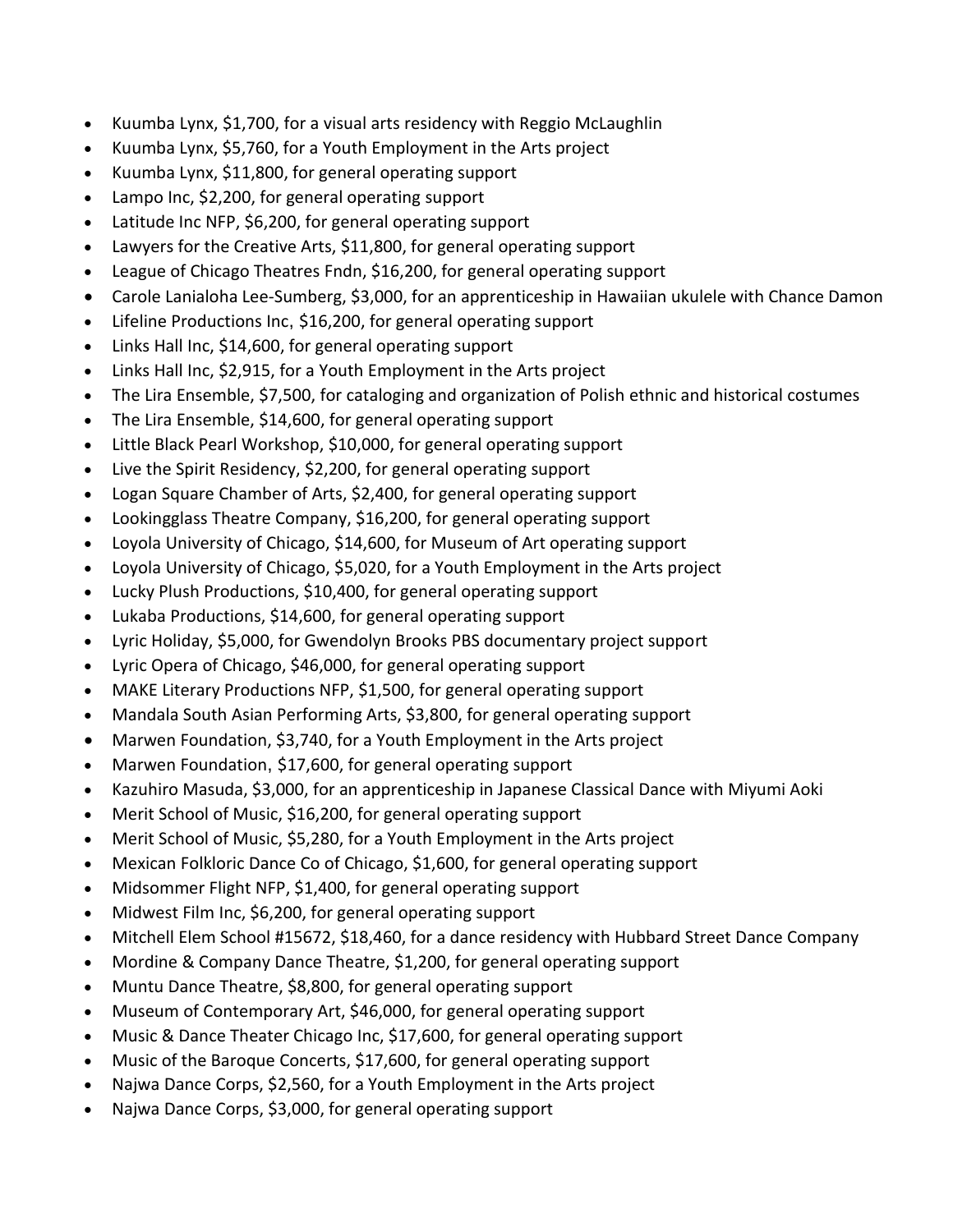- National Cambodian Heritage Museum/Killing Fields Memorial, \$3,800, for general operating support
- National Museum of Mexican Art, \$4,680, for a Youth Employment in the Arts project
- National Museum of Mexican Art, \$46,000, for general operating support
- National Museum Puerto Rican Art/Culture, \$11,800, for general operating support
- The National Public Housing Museum, \$7,500, for Entrepreneurship Hub project support
- The National Public Housing Museum, \$8,800, for general operating support
- National Vietnam Vets Art Museum, \$5,900, for general opperating support
- Natya Dance Theatre, \$16,200, for general operating support
- Natya Dance Theatre, \$6,000, for a Youth Employment in the Arts project
- Daniel R Nearing, \$3,000, for Individual Artist Support Project
- The Neo-Futurists, \$16,200, for general operating support
- The Newberry Consort, \$6,200, for general operating support
- North Branch Arts, \$3,800, for general operating support
- Northwestern Univ Settlement Assn, \$17,600, for Adventure Stage operating support
- Old Town School of Folk Music, \$46,000, for general operating support
- Old Town School of Folk Music, \$5,000, for Ella Jenkins tribute performance support
- Opera-matic NFP, \$6,200, for general operating support
- Paderewski Symphony Orchestra, \$9,600, for general operating support
- Ruth Page Foundation, \$16,200, for general operating support
- Palette & Chisel Acad/Fine Art, \$14,600, for general operating support
- Pegasus Theatre Chicago, \$6,200, for general operating support
- Perceptual Motion Inc, \$1,000, for general operating support
- PianoForte Foundation NFP, \$6,200, for general operating support
- Zacbe Pichardo, \$3,000, for an apprenticeship in Mexican Marimba with Myriam Ramos
- The Playground Improv Theater, \$2,200, for general operating support
- The Poetry Center, \$9,500, for Poetry Out Loud project support
- The Poetry Center, \$1,100, for general operating support
- Porchlight Music Theatre Chicago, \$16,200, for general operating support
- Project Danztheatre Company, \$6,200, for general operating support
- Promethean Theatre Ensemble NFP, \$1,000, for general operating support
- Public Media Institute, \$3,100, for general operating support
- Puerto Rican Arts Alliance, \$6,000, for a Youth Employment in the Arts project
- Puerto Rican Arts Alliance, \$16,200, for general operating support
- Puerto Rican Arts Alliance, \$6,500, for National Cuatro Festival Latin Music Project support
- Raven Theatre Company, \$11,800, for general operating support
- Raven Theatre Company, \$6,000, for a Youth Employment in the Arts project
- A Red Orchid Theatre, \$10,400, for general operating support
- Red Tape Theatre Co LLC, \$600, for general operating support
- Redtwist Theatre, \$7,400, for general operating support
- Remy Bumppo Theatre Company, \$16,200, for general operating support
- Renaissance Society at U/Chicago, \$8,100, for general operating support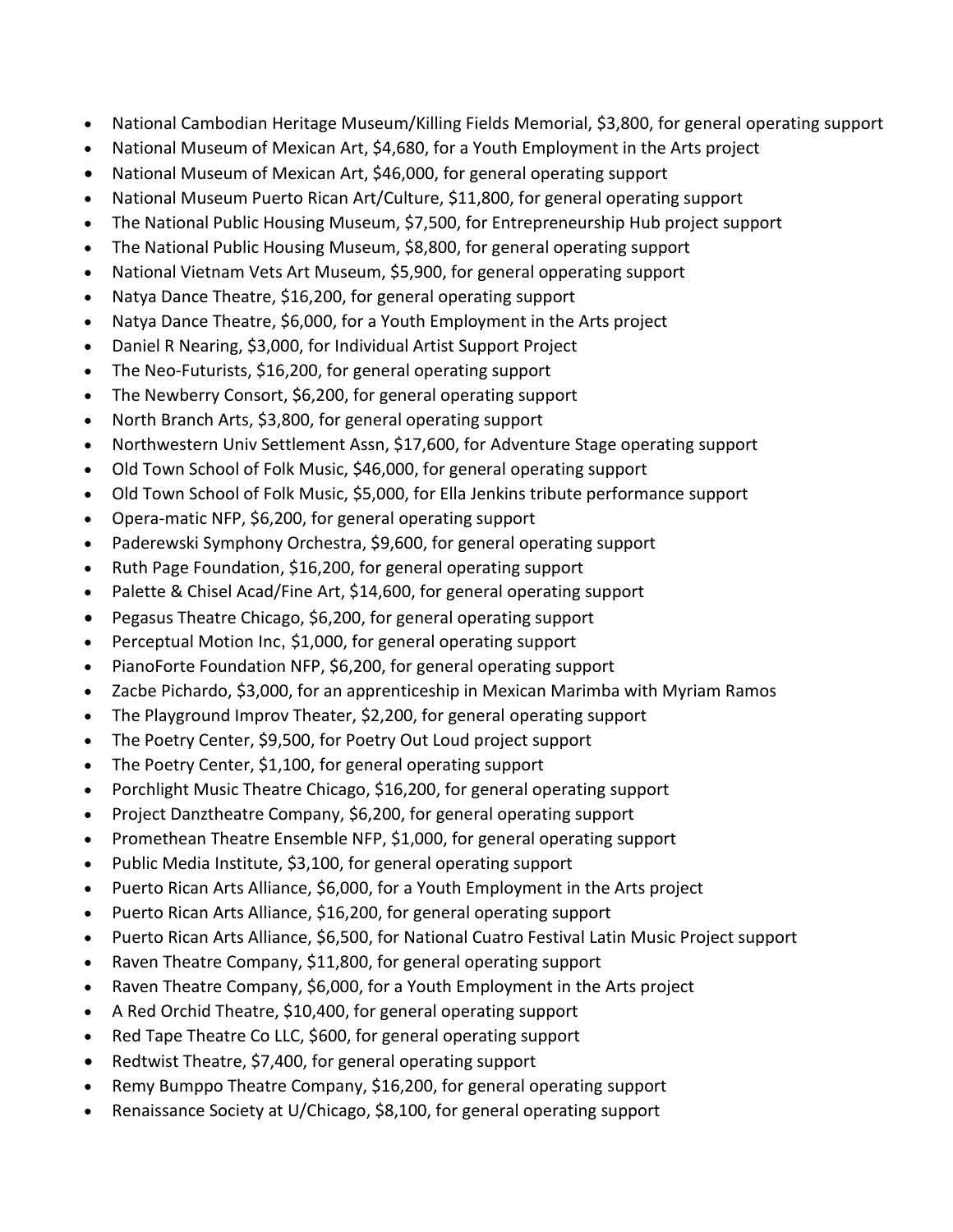- Rivendell Theatre Ensemble, \$9,600, for general operating support
- Darrell Roberts, \$1,000, for Individual Artist Professional Development
- Roots & Culture NFP, \$4,600, for general operating support
- Rough House Theater Company, \$2,400, for general operating support
- Ryan Opera Center, \$17,600, for general operating support
- Same Planet Different World, \$1,200, for general operating support
- The Savoyaires, \$3,200, for general operating support
- School of the Art Institute, \$6,600, for Early College Program Expansion project support
- School of the Art Institute, \$16,200, for Siskel Film Center operating support
- School of the Art Institute, \$14,600, for general operating support
- School of the Art Institute, \$9,600, for Visiting Artist Program operating support
- School of the Art Institute, \$16,200, for Exhibition Dept operating support
- Segundo Ruiz Belvis Cultural Center, \$8,200, for general operating support
- Shakespeare Project of Chicago, \$2,800, for general operating support
- Shattered Globe Theatre, \$11,800, for general operating support
- ShawChicago Theater Co, \$8,200, for general operating support
- Sideshow Theatre Company NFP, \$3,700, for general operating support
- Sixty Inches From Center, \$600, for general operating support
- SkyART NFP, \$16,200, for general operating support
- SkyART NFP, \$6,000, for a Youth Employment in the Arts project
- Snow City Arts Foundation, \$17,600, for general operating support
- Something Marvelous, \$500, for general operating support
- Sones de Mexico Ensemble, \$11,000, for general operating support
- South Shore Drill Team/Perf Art Ensemble, \$5,940, for a Youth Employment in the Arts project
- South Shore Drill Team/Perf Art Ensemble, \$16,200, for general operating support
- The Space Movement Project NFP, \$2,200, for general operating support
- Spudnik Press Cooperative, \$9,600, for general operating support
- Stage Left Inc, \$4,600, for general operating support
- Steep Theatre Company, \$11,800, for general operating support
- Steppenwolf Theatre Company, \$46,000, for general operating support
- Stir-Friday Night!, \$800, for general operating support
- Storycatchers Theatre, \$17,600, for general operating support
- Strawdog Theatre Co, \$5,200, for general operating support
- Swedish Am Museum Assn of Chicago, \$1,575, for a Youth Employment in the Arts project
- Swedish Am Museum Assn of Chicago, \$17,600, for general operating support
- Tellin' Tales Theatre, \$2,600, for general operating support
- Terra Nova Films Inc, \$8,800, for general operating support
- Theater Wit NFP, \$14,600, for general operating support
- Third Coast Baroque NFP, \$1,200, for general operating support
- Third Coast Percussion NFP, \$14,800, for general operating support
- Thodos Dance Chicago, \$16,200, for general operating support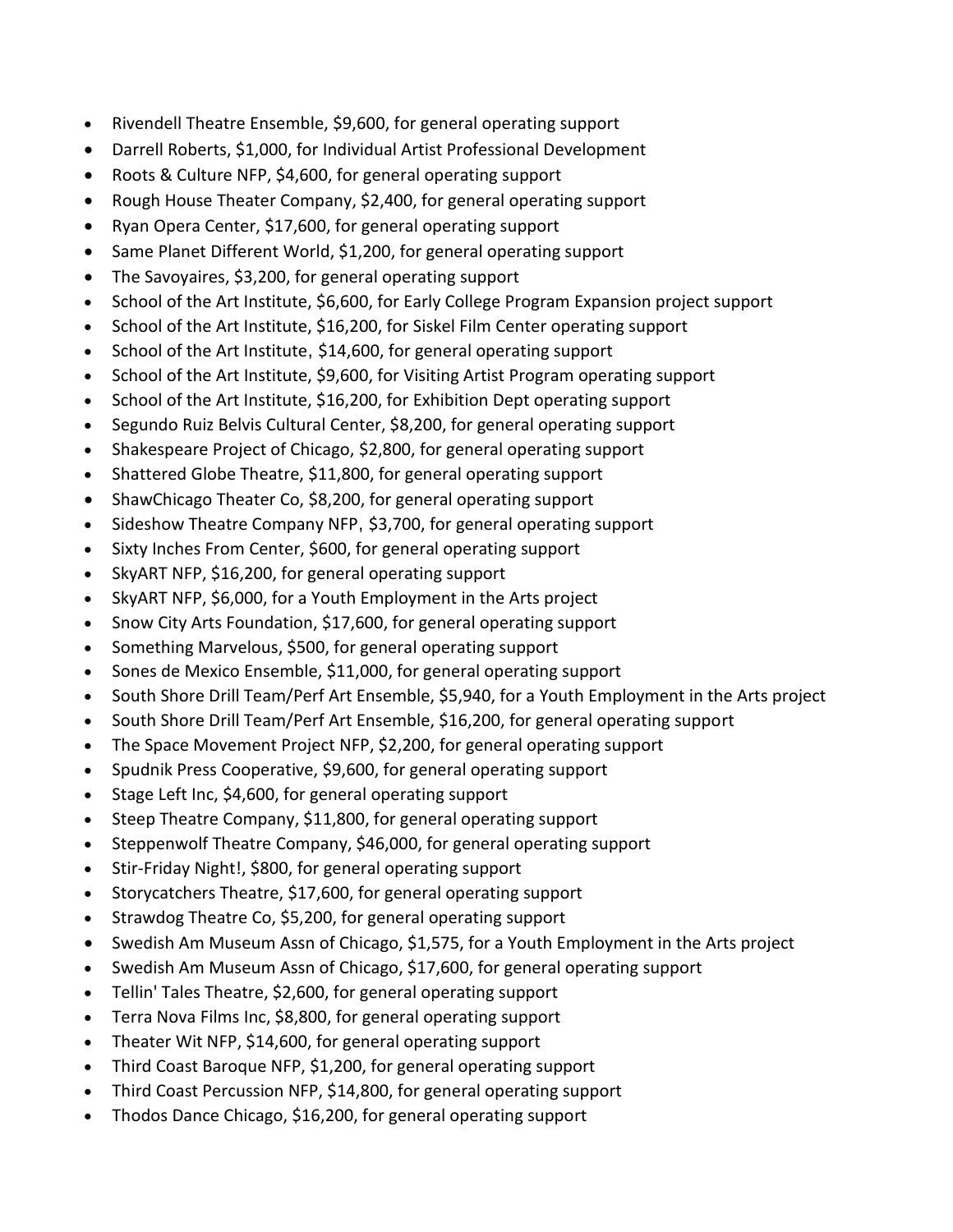- Blair Thomas & Company, \$10,400, for general operating support
- Threewalls NFP, \$4,400, for general operating support
- TimeLine Theatre Company, \$17,600, for general operating support
- TimeLine Theatre Company, \$3,960, for a Youth Employment in the Arts project
- Trap Door Productions, \$4,600, for general operating support
- Ukrainian Institute of Modern Art, \$8,200, for general operating support
- The University of Chicago, \$16,200, for U of Chicago Presents operating support
- University of Illinois/Chicago, \$11,800, for Gallery 400 operating support
- Urban Gateways, \$4,000, for a Youth Employment in the Arts project
- Urban Gateways, \$46,000, for general operating support
- The Utopian Theatre Asylum, \$2,400, for general operating support
- Vaudeville Chicago, \$500, for general operating support
- Vicarious Theatre Co, \$2,400, for general operating support
- Victory Gardens Theater, \$46,000, for general operating support
- The Viola Project, \$2,800, for general operating support
- Voice of the City, \$5,200, for general operating support
- Walkabout Theater Company, \$3,000, for general operating support
- Valerie Martt Wallace, \$1,000, for Individual Artist Professional Development
- The WasteShed, \$1,500, for general operating support
- West Point Fellowship Inc, \$6,200, for general operating support
- West Point Fellowship Inc, \$6,000, for a Youth Employment in the Arts project
- Windy City Performing Arts, \$3,700, for general operating support
- Windy City Playhouse, \$11,800, for general operating support
- Woman Made, \$3,100, for general operating support
- Frank Lloyd Wright Trust, \$11,800, for general operating support
- WTTW Communications Inc, \$46,000, for general operating support
- Yin He Dance, \$600, for general operating support
- Young Chicago Authors, \$5,280, for a Youth Employment in the Arts project
- Young Chicago Authors, \$17,600, for general operating support
- Zephyr Dance Ensemble, \$5,200, for general operating support

## **Des Plaines**

- ArtReach Educational Theatre, \$5,200, for general operating support
- Oakton Community College, \$5,200, for Koehnline Musueum operating support
- Oakton Community College, \$8,800, for Performing Arts Center operating support

## **Evanston**

- The Actors Gymnasium Inc, \$11,800, for general operating support
- The Actors Gymnasium Inc, \$5,680, for a Youth Employment in the Arts project
- Art Encounter, \$5,000, for Art Experiences for Caregivers training support
- Art Encounter, \$11,800, for general operating support
- Evanston Art Center, \$6,000, for a Youth Employment in the Arts project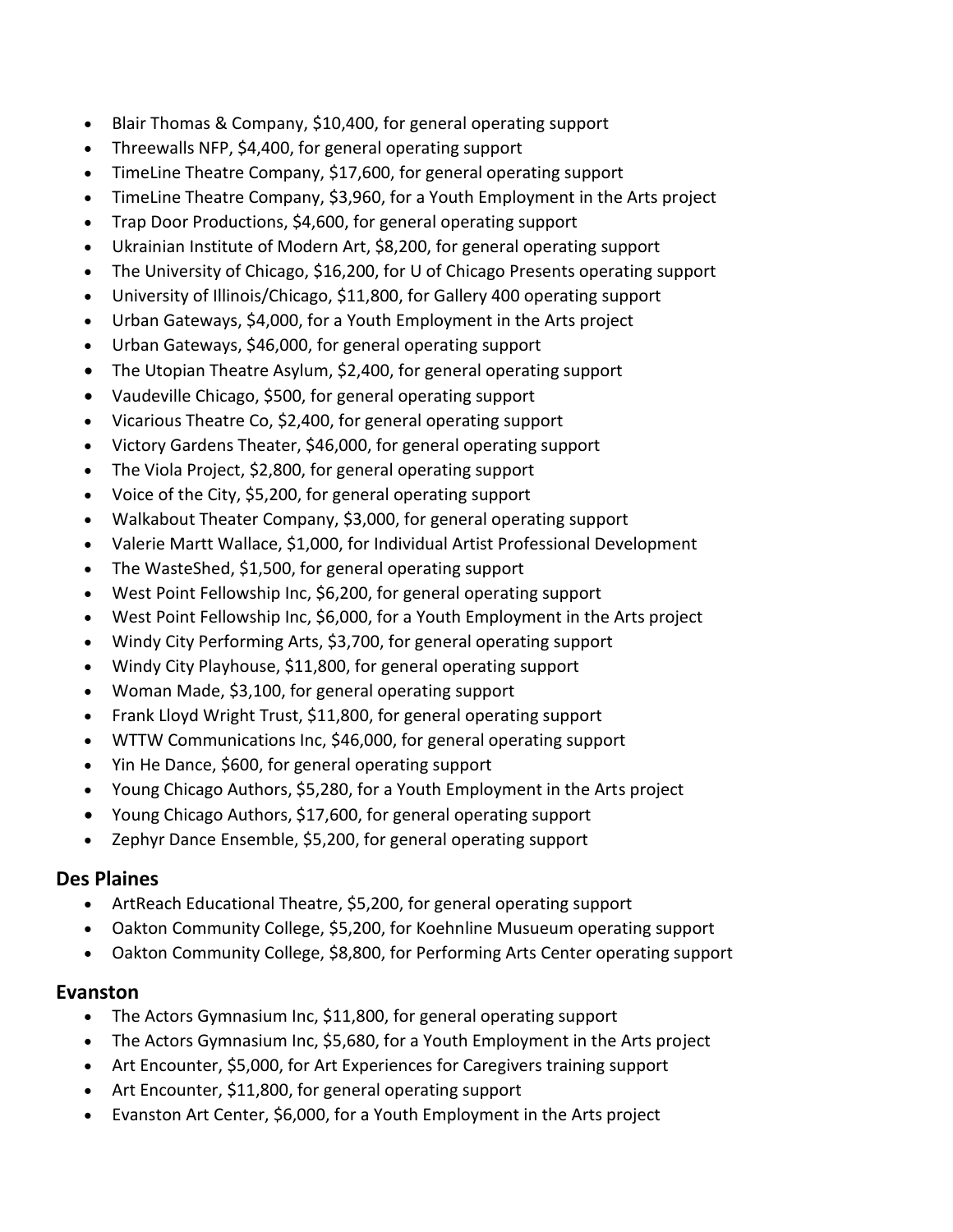- Evanston Art Center, \$17,600, for general operating support
- Evanston Arts Council, \$9,115, for Community Arts Access Program
- Evanston Dance Ensemble, \$6,200, for general operating support
- Evanston In-School Music Assn, \$2,000, for general operating support
- Evanston Symphony Orch Assn, \$9,600, for general operating support
- City of Evanston, \$11,800, for Cultural Arts Programs operating support
- Lakeside Singers Inc, \$6,200, for general operating support
- Literature for All of Us, \$16,200, for general operating support
- Mudlark Theater Company, NFP, \$6,000, for a Youth Employment in the Arts project
- Music Institute of Chicago, \$16,200, for general operating support
- North Shore Choral Society, \$4,600, for general operating support
- Northshore Concert Band, \$7,400, for general operating support
- Northwestern University, \$16,200, for Block Museum operating support
- Open Studio Project, \$5,200, for general operating support
- Piven Theatre Workshop, \$2,800, for a Youth Employment in the Arts project
- Piven Theatre Workshop, \$16,200, for general operating support
- The Poetry Forum Inc, \$1,600, for general operating support
- Rembrandt Chamber Players, \$6,200, for general operating support
- Renovo String Orchestra, \$1,600, for general operating support

#### **Forest View**

• Acappellago NFP, \$2,200, for general operating support

#### **Glencoe**

Writers' Theatre Inc, \$16,200, for general operating support

## **Glenview**

- Glenview Public Library, \$520, for performance by Chris Vallillo
- JourneyCare Inc, \$14,600, for Expressive Therapies operating support
- Kohl Children's Museum/Greater Chicago, \$14,600, for general operating support
- Kohl Children's Museum/Greater Chicago, \$3,240, for a Youth Employment in the Arts project

## **Highwood**

Illinois Council of Orchestras, \$1,000, for general operating support

## **Hoffman Estates**

Dong Fang Chinese Performing Arts Assn, \$2,400, for general operating support

## **Homewood**

- Tapan Bhattacharyya, \$3,000, for an apprenticeship in Indian Classical Music with Anushree Majumdar
- Theatre & Arts Leadership Kouncil Inc, \$400, for general operating support

## **Maywood**

• Maywood Fine Arts Assn, \$16,200, for general operating support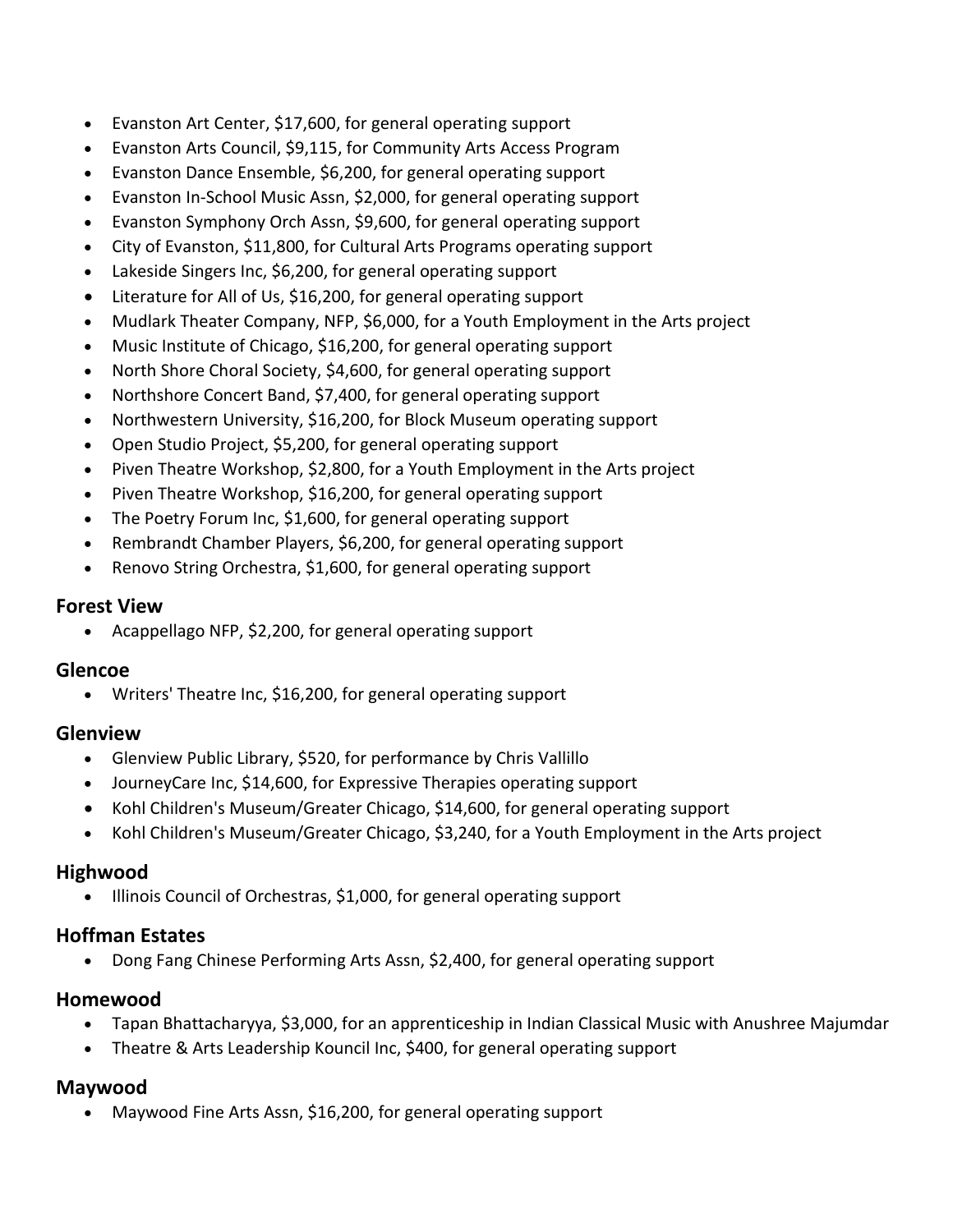Maywood Fine Arts Assn, \$4,620, for a Youth Employment in the Arts project

## **Midlothian**

Emanuel Bramlett, \$2,330, for Individual Artist Support Project

## **Northbrook**

- Northbrook Symphony Orchestra, \$11,800, for general operating support
- Northbrook Symphony Orchestra, \$4,800, for a Youth Employment in the Arts project
- Special Gifts Theatre Inc, \$11,800, for general operating support

## **Oak Lawn**

Community High District #218, \$56,290, for Arts and Foreign Language Implementation

## **Oak Park**

- Kioto Aoki, \$3,000, for an apprenticeship in Japanese Drum with Helen Nagata
- Tatsuyuki Aoki, \$3,000, for an apprenticeship in Japanese Lute with Jill Taura
- Green Community Connections Midwest Inc, \$2,300, for general operating support
- Winifred Haun + Dancers, \$3,800, for general operating support
- Jennifer E Mannebach, \$1,520, for Individual Artist Support Project
- MOMENTA Inc, \$2,880, for a Youth Employment in the Arts project
- MOMENTA Inc, \$7,400, for general operating support
- Oak Park Area Arts Council, \$9,120, for Community Arts Access Program
- Oak Park Area Arts Council, \$9,120, ArtsFunds
- Oak Park Area Arts Council, \$2,160, for a Youth Employment in the Arts project
- Oak Park Area Arts Council, \$9,600, for general operating support
- Oak Park Art League, \$2,880, for a Youth Employment in the Arts project
- Oak Park Art League, \$5,200, for general operating support
- Oak Park Concert Chorale, \$2,800, for general operating support
- Oak Park Festival Theatre, \$8,200, for general operating support
- Oak Park Public Library, \$330, for performance by Chris Vallillo
- Pleasant Home Foundation, \$350, for a performance by Jeanette Andrews
- Pleasant Home Foundation, \$1,000, for a performance by Thomas Holmes
- Pleasant Home Foundation, \$8,200, for general operating support
- Pro Musica Youth Chorus, \$2,200, for general operating support
- Senior Citizens Center Oak Park/River Forest, \$2,200, for general operating support
- Spectrum Choral Society, \$2,800, for general operating support
- Symphony of Oak Park/Riv Forest, \$5,200, for general operating support
- TRY Center (Today's Relating Youth), \$400, for general operating support
- Unity Temple Restoration Fndn, \$8,800, for project support

## **Palatine**

- Chicago Master Singers, \$6,600, for general operating support
- Little City Foundation, \$10,400, for general operating support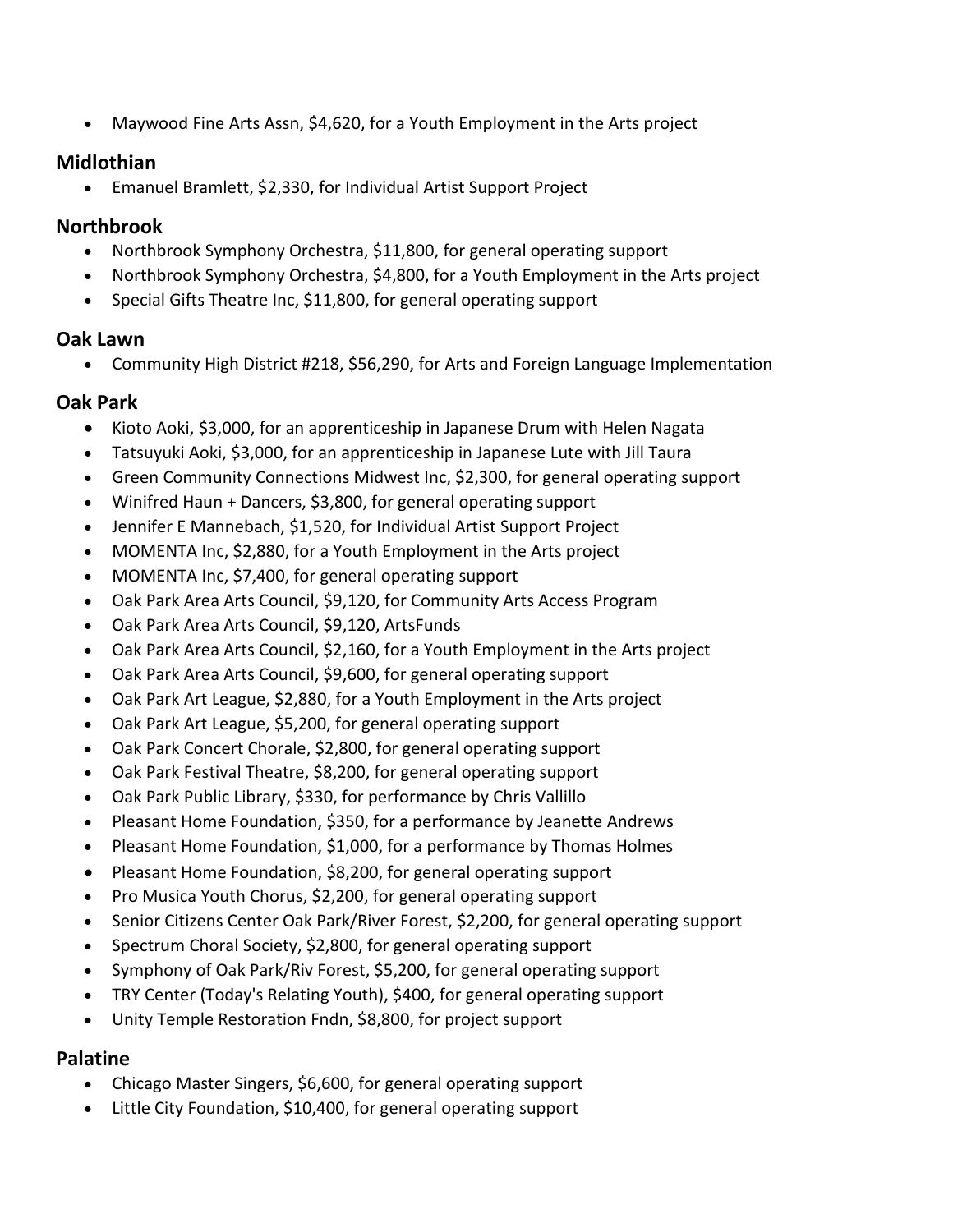Little City Foundation, \$1,370, for a Youth Employment in the Arts project

## **Palos Heights**

• Southwest Symphony Orchestra, \$3,800, for general operating support

## **Palos Hills**

- Moraine Valley Comm College, \$3,500, for the performance of The Second City Touring Company
- Moraine Valley Comm College, \$16,200, for general operating support

## **Palos Park**

McCord House NFP, \$6,600, for general operating support

## **Park Forest**

- Grande Prairie Choral Arts, \$2,200, for general operating support
- Illinois Philharmonic Orchestra, \$16,200, for general operating support
- Village of Park Forest, \$8,200, for Freedom Hall operating support
- Tall Grass Arts Association, \$6,600, for general operating support

## **Park Ridge**

- Brickton Art Center, \$9,600, for general operating support
- Park Ridge Cultural Arts Council, \$1,850, for Community Arts Access Program
- Park Ridge Cultural Arts Council, \$1,850, Outreach: Arts for Graduating Youth and Arts for the Homebound

## **River Forest**

Dominican University, \$11,800, for general operating support

## **Riverside**

• Riverside Arts Center, \$3,800, for general operating support

## **Schaumburg**

- Spring Valley Concert Band INC, \$1,400, for general operating support
- Trickster Art Gallery, \$10,400, for project support

## **Skokie**

- Anatomically Correct, \$2,000, for general operating support
- A-Squared Theatre Workshop, \$1,400, for general operating support
- Gabriella T Boros, \$660, for Individual Artist Support Professional Development
- Chicago Jazz Orchestra Assn, \$7,400, for general operating support
- Global Pungmul Institute, \$3,100, for general operating support
- Holocaust Memorial Fndn of Illinois, \$14,600, for general operating support
- Northlight Theatre Inc, \$42,200, for general operating support
- Skokie Northshore Sculpture Park, \$2,200, for general operating support
- Skokie Park District, \$8,600, for Festival of Cultures project support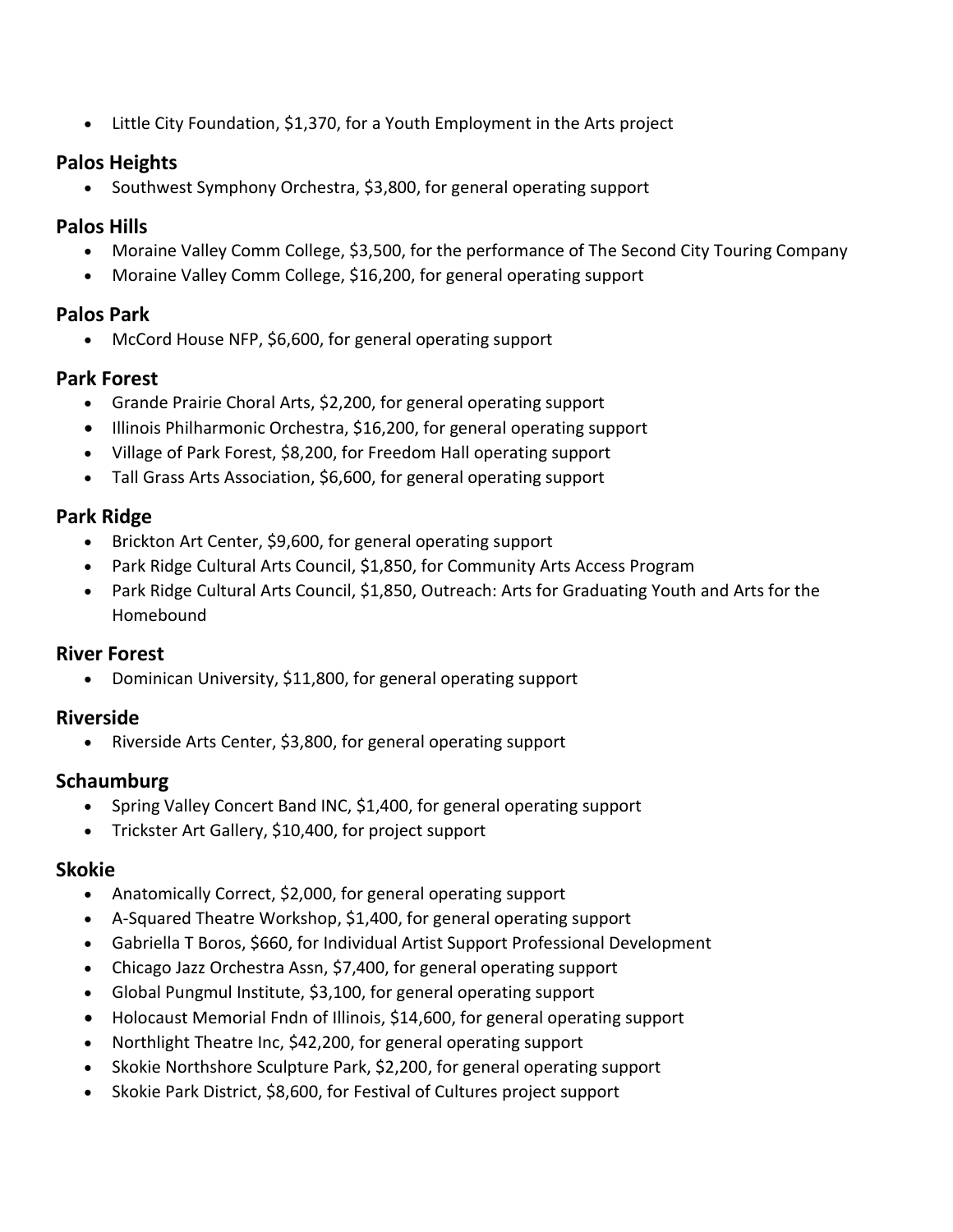#### **Streamwood**

Whispers Center for Artistic Expression, \$500, for general operating support

## **Tinley Park**

Tinley Park-Park District, \$465, for performance by Nuclear Jazz Quartet

## **Wheeling**

• Korean Cultural Center of Chicago, \$4,400, for general operating support

## **Wilmette**

- Music Theater Works, \$17,600, for general operating support
- Youth Choral Theater of Chicago, \$6,600, for general operating support

## **Winnetka**

• North Shore Art League, \$8,800, for general operating support

## DeKalb County

## **DeKalb**

- Arcomusical NFP, \$700, for general operating support
- DeKalb Area Arts Council, \$10,000, for Local Arts Network project support
- Robert J Fleisher, \$3,000, for Individual Artist Support Project
- Northern Illinois University, \$8,200, for Art Museum operating support

## DuPage County

## **Addison**

- Addison Center for the Arts, \$1,600, for general operating support
- Orion Chamber Ensemble, \$2,200, for general operating support

## **Darien**

• Naperville Chorus, \$2,400, for general operating support

## **Downers Grove**

- Chicago Choral Artists, \$2,800, for general operating support
- Grove Players, \$1,200, for general operating support
- Reckless Ensemble Theatre, \$800, for general operating support
- Sinfonietta Bel Canto, \$1,000, for general operating support

## **Elmhurst**

- Elmhurst Art Museum, \$14,600, for general operating support
- Elmhurst Symphony Assn, \$10,400, for general operating support
- GreenMan Theatre Troupe NFP, \$1,400, for general operating support

## **Glen Ellyn**

College of DuPage, \$42,200, for McAninch Center operating support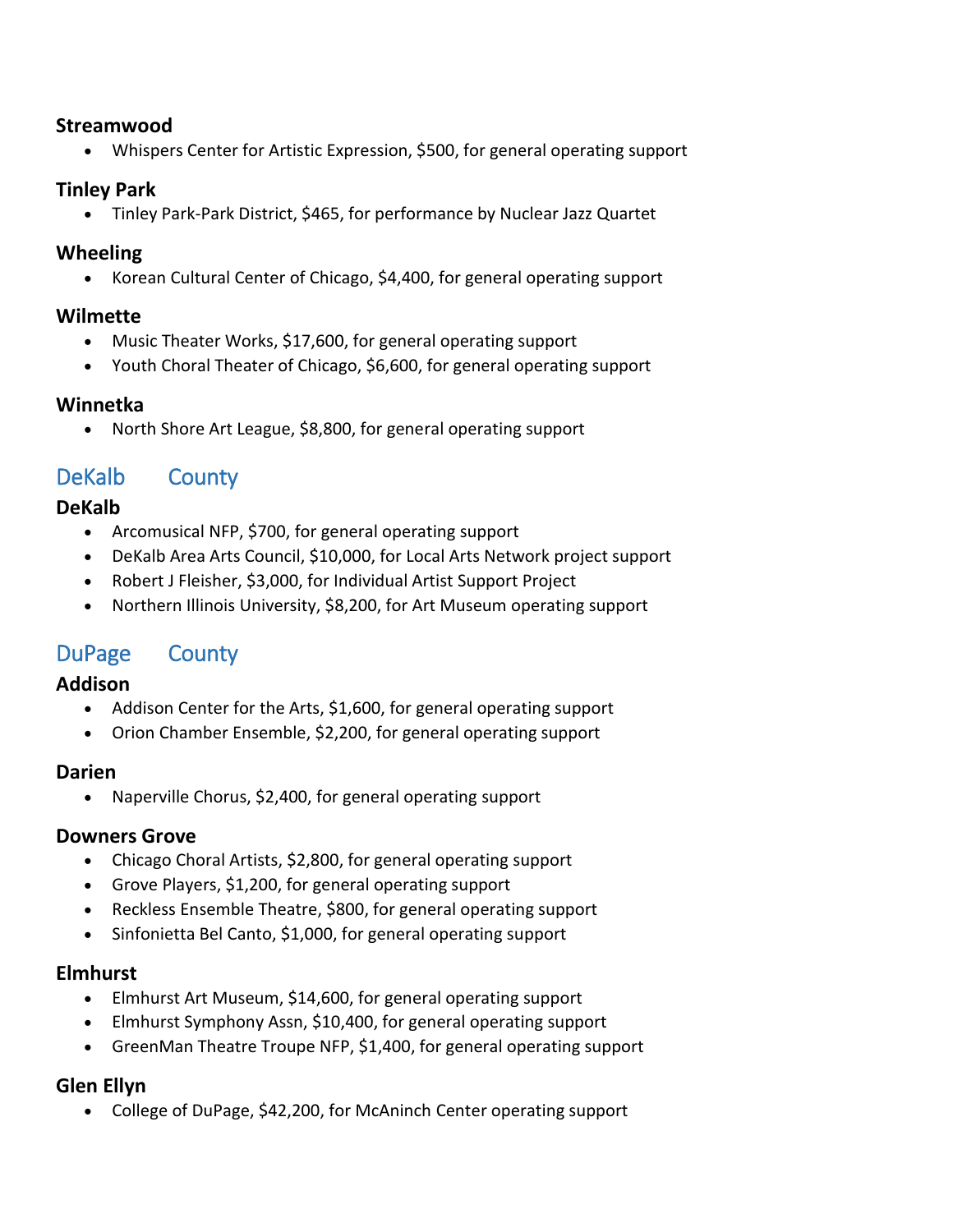- Glen Ellyn Children's Chorus, \$16,200, for general operating support
- Glen Ellyn/Wheaton Comm Chorale, \$1,200, for general operating support

## **Glendale Heights**

• Illinois Theatre Association, \$11,800, for general operating support

## **Hinsdale**

West Suburban Symphony Society, \$7,400, for general operating support

## **Lisle**

- The Callipygian Players NFP, \$1,400, for general operating support
- ClaySpace NFP, \$3,100, for general operating support
- Fifth Wednesday Books Inc, \$1,400, for general operating support
- The Morton Arboretum, \$6,000, for a Youth Employment in the Arts project
- The Morton Arboretum, \$14,600, for Arts Programming operating support
- Nidhin C Padinijath, \$3,000, for Individual Artist Support Project

## **Lombard**

- Glenbard East High School, \$2,000, for a performance by Orion Ensemble
- The Other Theatre Company, \$3,000, for general operating support

## **Naperville**

- DuPage Children's Museum, \$5,475, for a Youth Employment in the Arts project
- DuPage Symphony Orchestra Inc, \$8,200, for general operating support
- Fair Lady Productions Inc, \$10,400, for general operating support
- Fair Lady Productions Inc, \$5,940, for a Youth Employment in the Arts project
- Ipsita Mahapatra, \$3,000, for an apprentiship in Indian Classical Dance with Sunameeka Panigrahy
- Naperville Park District, \$2,000, for Dance Performance Program operating support
- North Central College, \$900, for performance by Spider Saloff
- North Central College, \$750, for performance by Tammy McCann
- North Central College, \$15,000, for performance by Jim Peterik
- North Central College, \$5,200, for Self Employment in the Arts operating support
- North Central College, \$17,600, for Fine Arts Program operating support
- Senior Suburban Orchestra, \$700, for general operating support
- The Summer Place Inc, \$3,000, for general operating support
- Young Naperville Singers, \$540, for a Youth Employment in the Arts project
- Young Naperville Singers, \$10,400, for general operating support

## **Oak Brook**

• Spirito!, \$11,800, for general operating support

## **Oak Park**

- First Folio Theatre, \$6,000, for a Youth Employment in the Arts project
- First Folio Theatre, \$11,800, for general operating support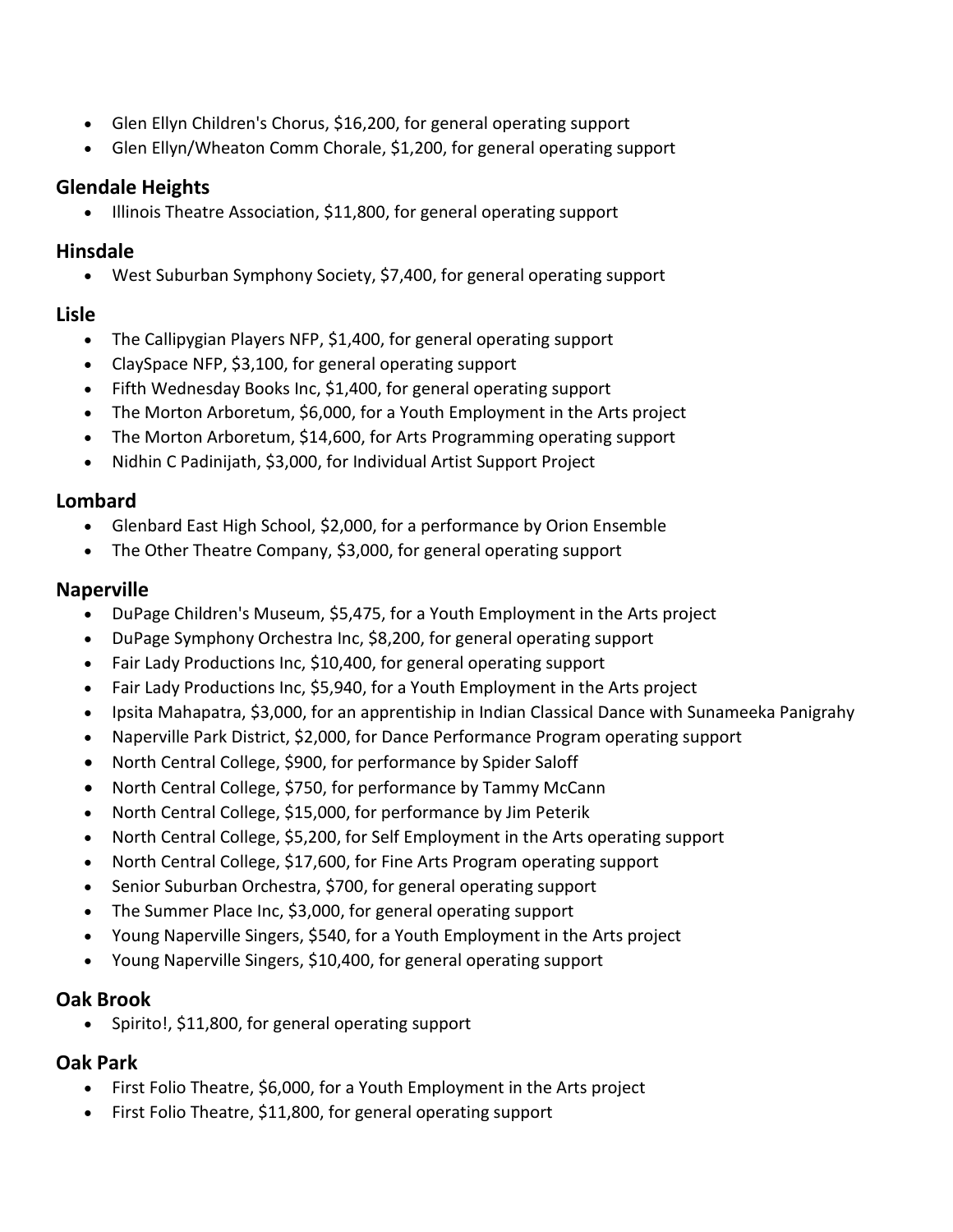## **Villa Park**

Chicago Tyagaraja Utsavam, \$5,200, for general operating support

## **Warrenville**

Warrenville Park District, \$3,100, for general operating support

## **Westmont**

• Salt Creek Ballet, \$17,600, for general operating support

## **Willowbrook**

Annemarie Mannion, \$1,000, for Individual Artist Support Professinal Development

# Edgar County

## **Paris**

Bicentennial Art Center & Museum, \$3,000, for general operating support

## Effingham County

## **Effingham**

Arts Connection of Central Illinois, \$6,000, for a Youth Employment in the Arts project

# Fulton County

## **Canton**

• Fulton County Comm Arts Council, \$1,000, for general operating support

## Grundy County

## **Morris**

Hammers & Noters Dulcimer Society, \$1,400, for Gebhard Woods Festival project support

## Henderson County

## **Raritan**

- Two Rivers Arts Council, \$9,400, for Community Arts Access Program
- Two Rivers Arts Council, \$1,600, for general operating support
- Two Rivers Arts Council, \$9,400, Community Arts Access

# Hennepin County

## **Minneapolis**

Arts Midwest, \$132,400, for FY17/18 Illinois programming and services

# Henry County

## **Bishop Hill**

• Bishop Hill Heritage Assn, \$10,400, for general operating support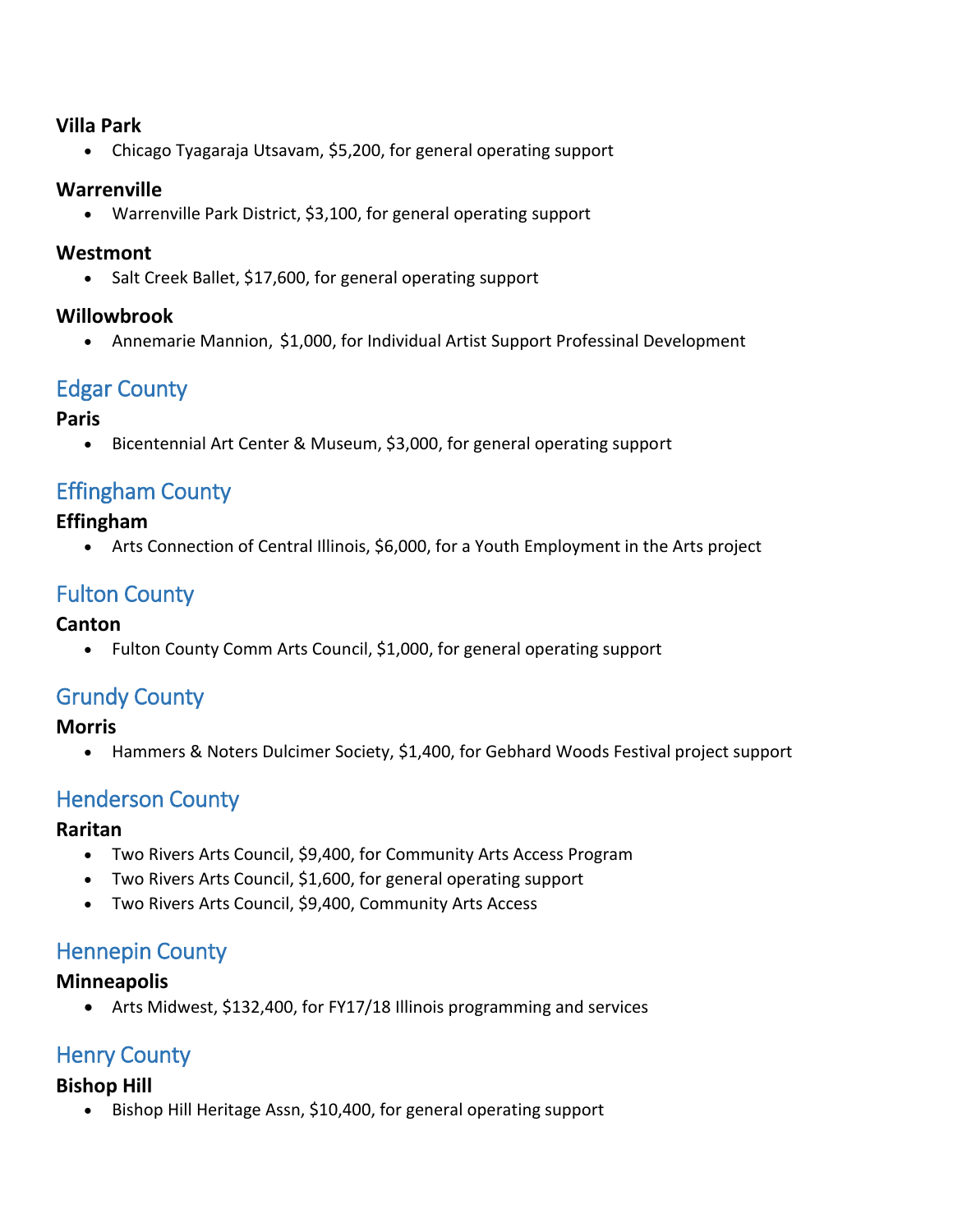#### **Kewanee**

• Kewanee Public Library District, \$250, for performance by Chris Vallillo

## Iroquois County

## **Cissna Park**

• Country Theatre Workshop, \$3,000, for general operating support

## Jackson County

## **Carbondale**

- Carbondale Community Arts, \$16,670, for Community Arts Access Program
- Carbondale Community Arts, \$6,000, for Poetry Out Loud project support
- Carbondale Community Arts, \$6,000, for a Youth Employment in the Arts project
- Carbondale Community Arts, \$16,670, Community Arts Access
- Carbondale Community Arts, \$7,400, for general operating support
- Carbondale Community Arts, \$5,000, for Poetry Out Loud project support
- Carbondale Community Arts, \$6,410, for an eight week visual arts residency with Michael Faris
- Carbondale Public Library, \$455, for a performance by Chris Vallilo
- Southern Illinois Culture & Bilingual Ed, \$2,000, for Encuentro de Jaraneros of the Midwest music festival support

## **Murphysboro**

General John Logan Museum, \$455, for a performance by Chris Vallillo

# Jefferson County

## **Mount Vernon**

- John R & Eleanor R Mitchell Foundation, \$46,000, for general operating support
- John R & Eleanor R Mitchell Foundation, \$3,000, for a Youth Employment in the Arts project

# Jo Daviess County

#### **Galena**

Galena Cultural Arts Alliance, \$1,600, for general operating support

## Kane County

#### **Aurora**

- Paramount Arts Centre, \$5,940, for a Youth Employment in the Arts project
- Paramount Arts Centre, \$16,200, for general operating support

## **Batavia**

• Batavia Artists Assn NFP, \$8,200, for general operating support

## **Elgin**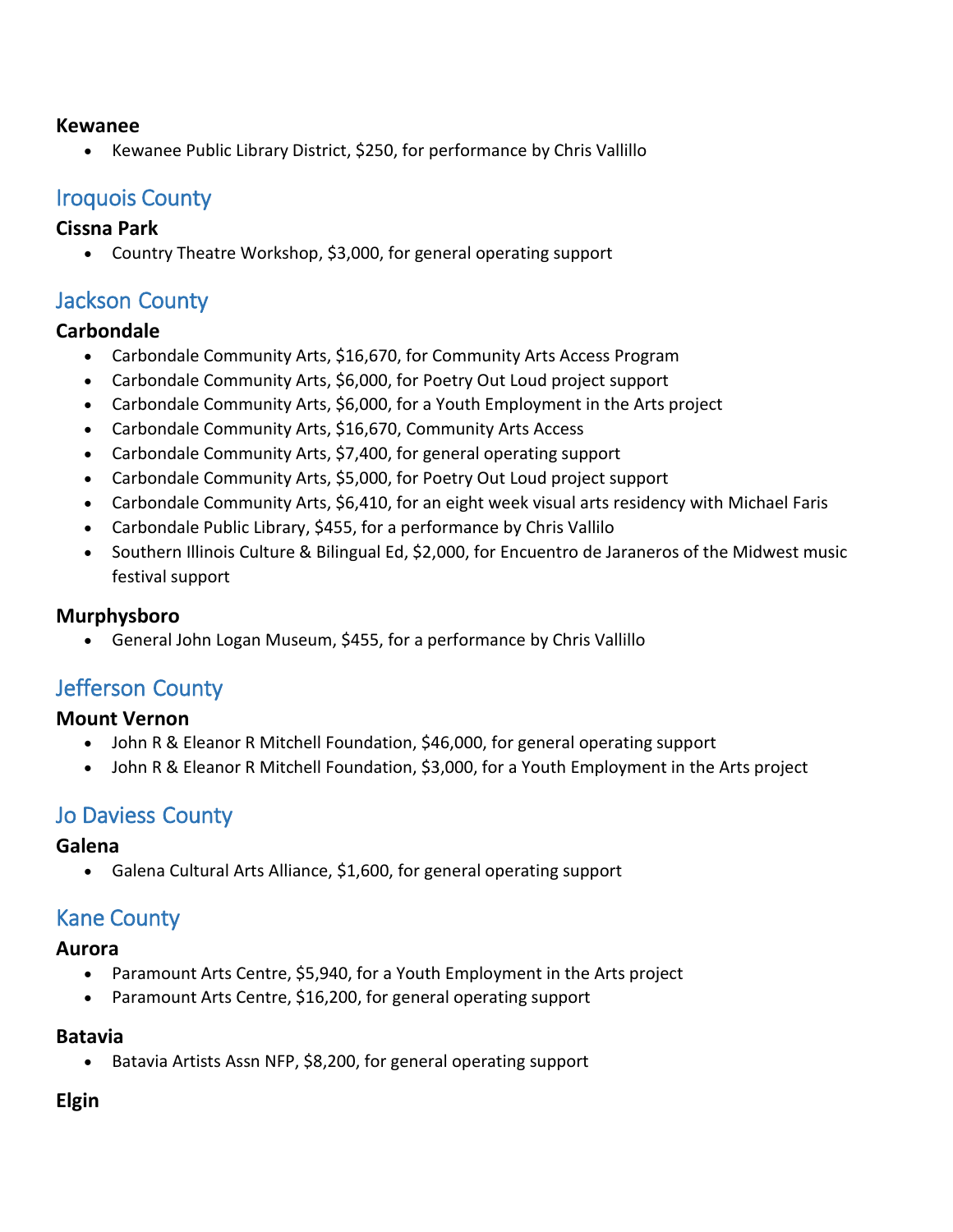- Children's Theatre of Elgin, \$9,600, for general operating support
- Elgin Master Chorale, \$10,400, for general operating support
- Elgin Symphony Orchestra Assn, \$46,000, for general operating support
- Elgin Theatre Company Inc, \$1,200, for general operating support
- Elgin Youth Symphony Orch, \$17,600, for general operating support
- Side St Studio Arts NFP, \$3,000, for general operating support

#### **Geneva**

• Illinois Brass Band Assn Inc, \$1,400, for general operating support

## **Huntley**

Huntley Community Radio Ltd NFP, \$2,000, for general operating support

## **Saint Charles**

- Fine Line Creative Arts Center, \$8,800, for general operating support
- Fox Valley Concert Band/St Charles, \$1,600, for general operating support
- Roger W Robinson, \$3,000, for an apprenticeship in Hammered Dulcimer with Katherine Moritz
- St Charles Singers, \$23,530, for performance by The Metropolis Orchestra
- St Charles Singers, \$8,200, for general operating support
- Steel Beam Theatre Company, \$10,400, for general operating support

## **Sugar Grove**

• Naperville Men's Glee Club, \$2,200, for general operating support

# Kankakee County

## **Bradley**

• Acting Out Theatre Co, \$3,800, for general operating support

## **Kankakee**

- Kankakee Valley Symphony Orch, \$6,200, for general operating support
- Kankakee Valley Theatre Assn, \$8,200, for general operating support
- Merchant Street Art Gallery of Artists with Autism Inc, \$500, for general operating support

# Kendall County

## **Oswego**

• Metropolitan Youth Symph Orch, \$1,400, for general operating support

# Knox County

## **Galesburg**

- Galesburg Civic Art League Inc, \$5,940, for a Youth Employment in the Arts project
- Galesburg Civic Art League Inc, \$6,200, for general operating support
- Galesburg Symphony Society, \$3,300, for general operating support
- Galesburg Symphony Society, \$5,400, for a Youth Employment in the Arts project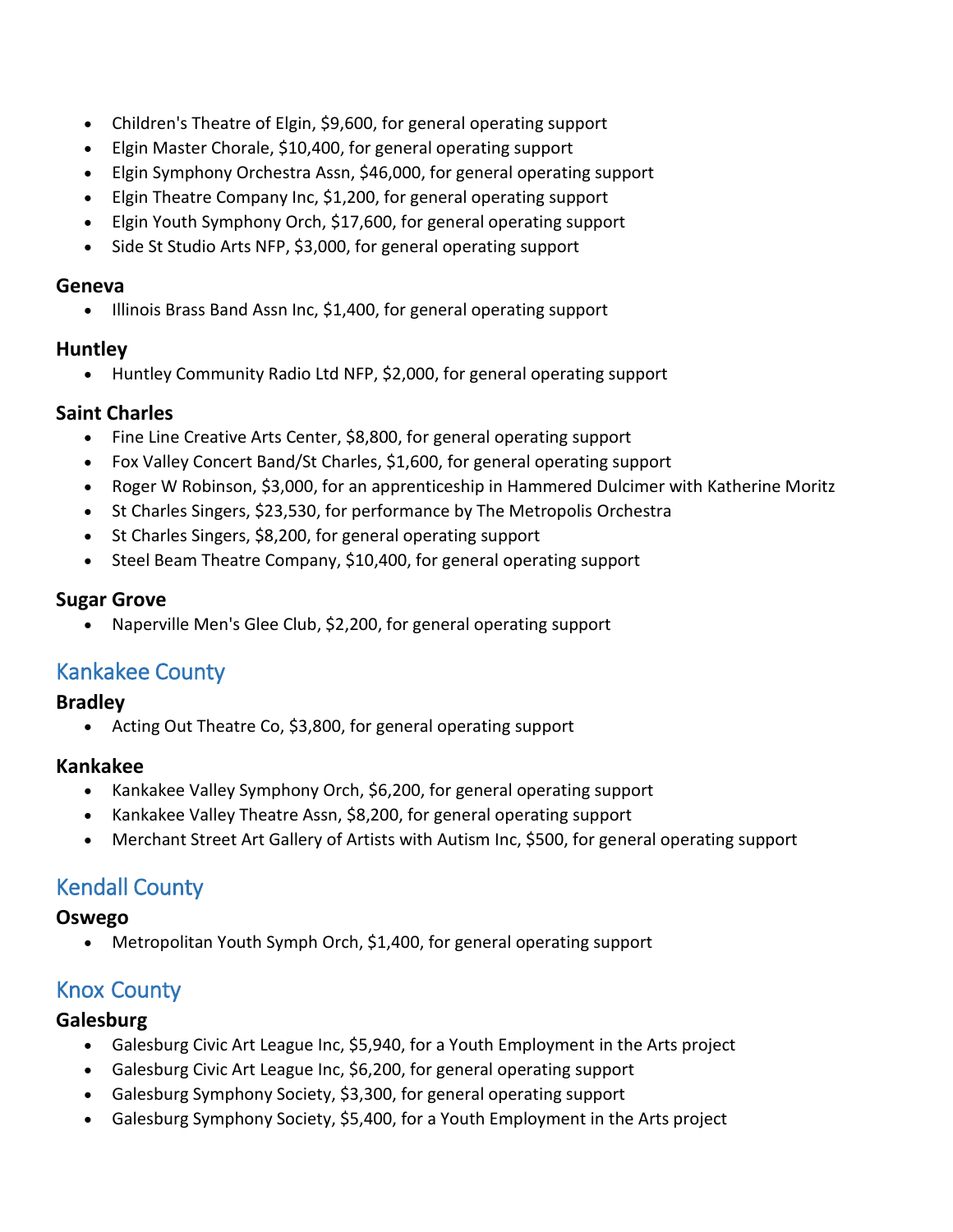- Nova Singers, \$5,200, for general operating support
- Orpheum Theatre of Galesburg, \$10,400, for general operating support

## Lake County

#### **Barrington**

• Barrington Youth Dance Ensemble, \$10,400, for general operating support

## **Cobden**

- Southern Illinois University/C, \$3,520, for a Youth Employment in the Arts project
- Southern Illinois University/C, \$11,800, for Southern Illinois Symphony operating support

## **Grayslake**

College of Lake County, \$1,400, for Willow Review operating support

## **Highland Park**

- The Art Center Highland Park, \$14,600, for general operating support
- The Art Center Highland Park, \$5,160, for a Youth Employment in the Arts project
- Focus On The Arts Inc, \$1,200, for general operating support
- Highland Park Cultural Arts Commission, \$4,365, for Community Arts Access Program
- Highland Park Cultural Arts Commission, \$4,365, Purchase of Service Grant
- Ravinia Festival Assn, \$6,000, for a Youth Employment in the Arts project
- Ravinia Festival Assn, \$46,000, for general operating support

## **Highwood**

- Midwest Young Artists, \$6,000, for a Youth Employment in the Arts project
- Midwest Young Artists, \$17,600, for general operating support

## **Lake Forest**

- Lake Forest Symphony Assn Inc, \$14,600, for general operating support
- Ragdale Foundation, \$16,200, for general operating support

## **Libertyville**

David Adler Cultural Center, \$7,300, for general operating support

## **Lincolnshire**

• Stevenson High School Comm Fndn, \$5,200, for general operating support

## **Mundelein**

• The Kirk Players, \$2,400, for general operating support

## **Riverwoods**

• Brushwood Center at Ryerson Woods, \$5,900, for general operating support

## **Waukegan**

Waukegan Park District, \$10,400, for general operating support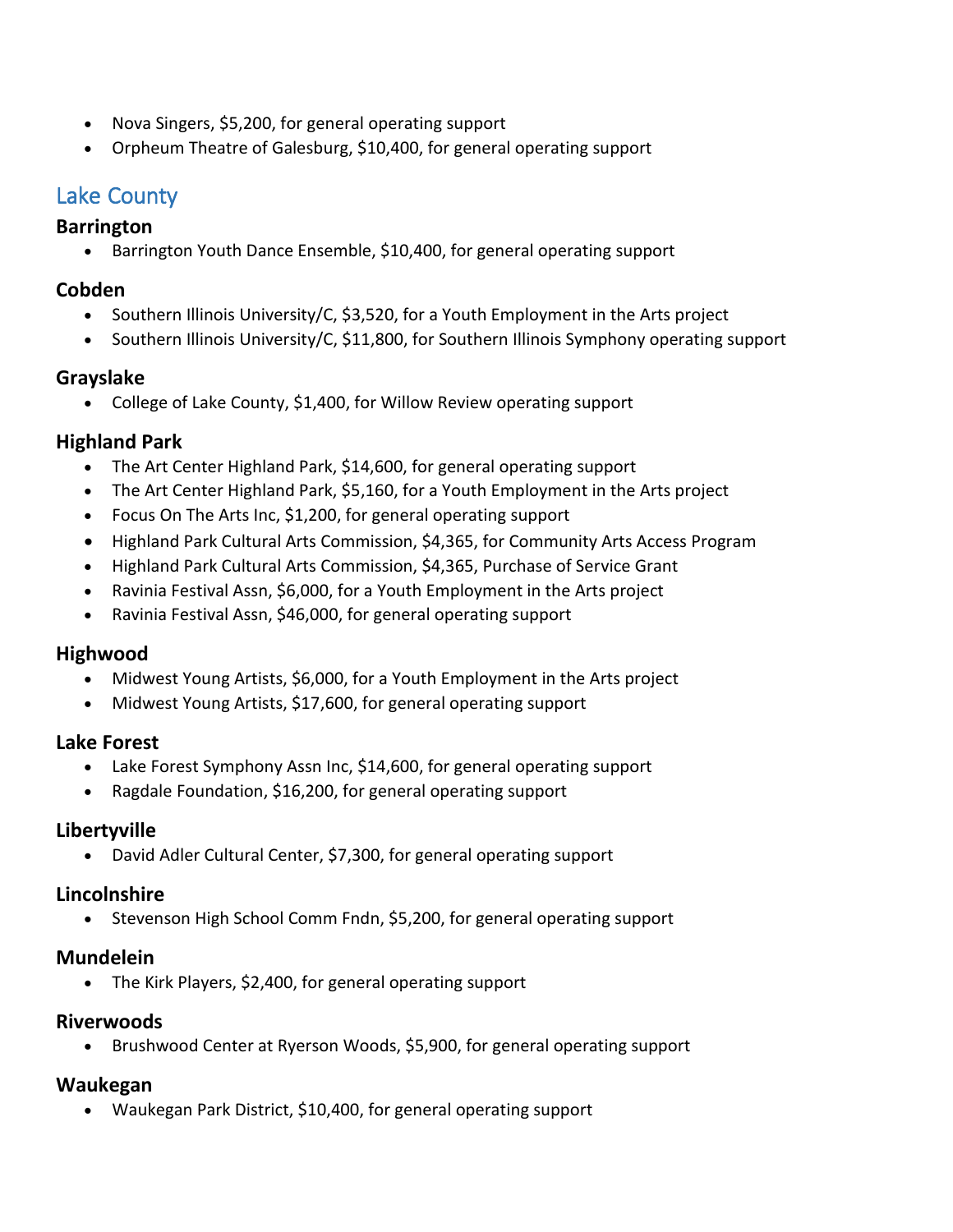#### **Zion**

• Full Score Chamber Orchestra, \$1,500, for general operating support

## Lee County

#### **Dixon**

The Next Picture Show, \$2,500, for general operating support

## Livingston County

## **Odell**

Odell Public Library District, \$660, for performance by Chris Vallillo

# Macon County

## **Decatur**

- Decatur Area Arts Council, \$8,165, for Community Arts Access Program
- Decatur Area Arts Council, \$8,165, Arts in Community Grants
- Decatur Area Arts Council, \$14,600, for general operating support
- Decatur Park District, \$5,200, for Arts Program operating support
- Gallery 510 Arts Guild Ltd, \$2,200, for general operating support
- Millikin University, \$10,400, for Kirkland Fine Arts Center operating support
- Millikin University, \$3,800, for Millikin-Decatur Symphony Orchestra operating support

## Madison County

## **Edwardsville**

- William C B Harroff, \$1,655, for Individual Artist Support Project
- Southern Illinois University/E, \$2,200, for East St Louis Perf Ctr operating support
- Southern Illinois University/E, \$6,600, for Arts & Issues operating support
- St Louis Vol Lawyer/Accountant for Arts, \$3,800, for general operating support

#### **Godfrey**

• Alton Youth Symphony, \$1,600, for general operating support

# Marshall County

## **Washburn**

- Sun Foundation for Advancement, \$9,590, for Community Arts Access Program
- Sun Foundation for Advancement, \$9,590, Community Arts Access program
- Sun Foundation for Advancement, \$5,760, for a Youth Employment in the Arts project
- Sun Foundation for Advancement, \$11,800, for general operating support

# McDonough County

## **Bushnell**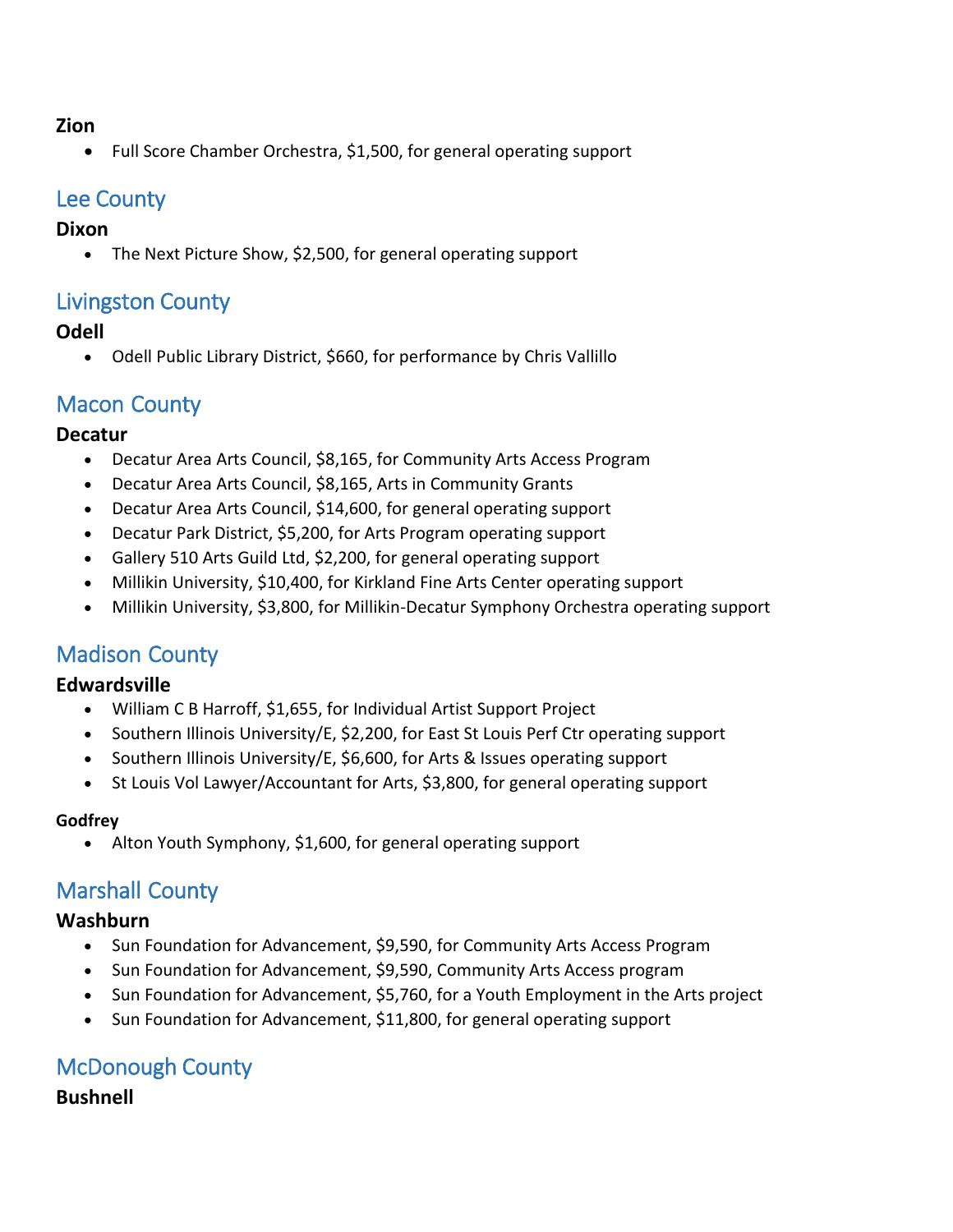• Art of a Social Nature, \$400, for general operating support

## **Macomb**

- Macomb Community Theatre, \$1,800, for general operating support
- Saint Paul Elem School, \$5,430, for an eight week visual arts residency with Kelley K. Quinn
- Western Illinois University, \$7,300, for WQPT general operating support
- Western Illinois University, \$1,650, for a performance by Chris Vallilo
- Western Illinois University, \$25,000, for Bureau of Cultural Affairs operating support

# McHenry County

## **Crystal Lake**

- Choral-Aires Chapter of Sweet Adelines, \$6,600, for general operating support
- Northwest Comm Music Academy, \$2,535, for a Youth Employment in the Arts project
- Northwest Comm Music Academy, \$10,400, for general operating support
- Raue Center For The Arts Inc, \$4,000, for a Youth Employment in the Arts project
- Raue Center For The Arts Inc, \$14,600, for general operating support
- Voices in Harmony Inc, \$2,400, for general operating support

## **Woodstock**

• Free Guitars for Future Stars, \$1,600, for general operating support

## McLean County

## **Bloomington**

- Bloomington Center for the Performing Arts, \$5,900, for general operating support
- Richard Folse, \$3,000, for Individual Artist Support Project
- Illinois Wesleyan University, \$825, for a Youth Employment in the Arts project
- Illinois Wesleyan University, \$8,800, for School of Music Public Programs support
- Illinois Wesleyan University, \$2,200, for general operating support
- McLean County Art Assn, \$5,650, for Community Arts Access Program
- McLean County Art Assn, \$5,650, Community Arts Access Grants
- McLean County Art Assn, \$10,400, for general operating support
- Bloomington Chapter 1 of SPEBSQSA, \$2,200, for general operating support

## **Normal**

- Heartland Productions, \$3,800, for general operating support
- Illinois State University, \$14,600, for Shakespeare Festival operating support
- Illinois State University, \$3,800, for Normal Editions operating support
- Illinois State University, \$13,200, for University Galleries operating support

# Menard County

## **Petersburg**

• Theatre in the Park Inc, \$5,200, for general operating support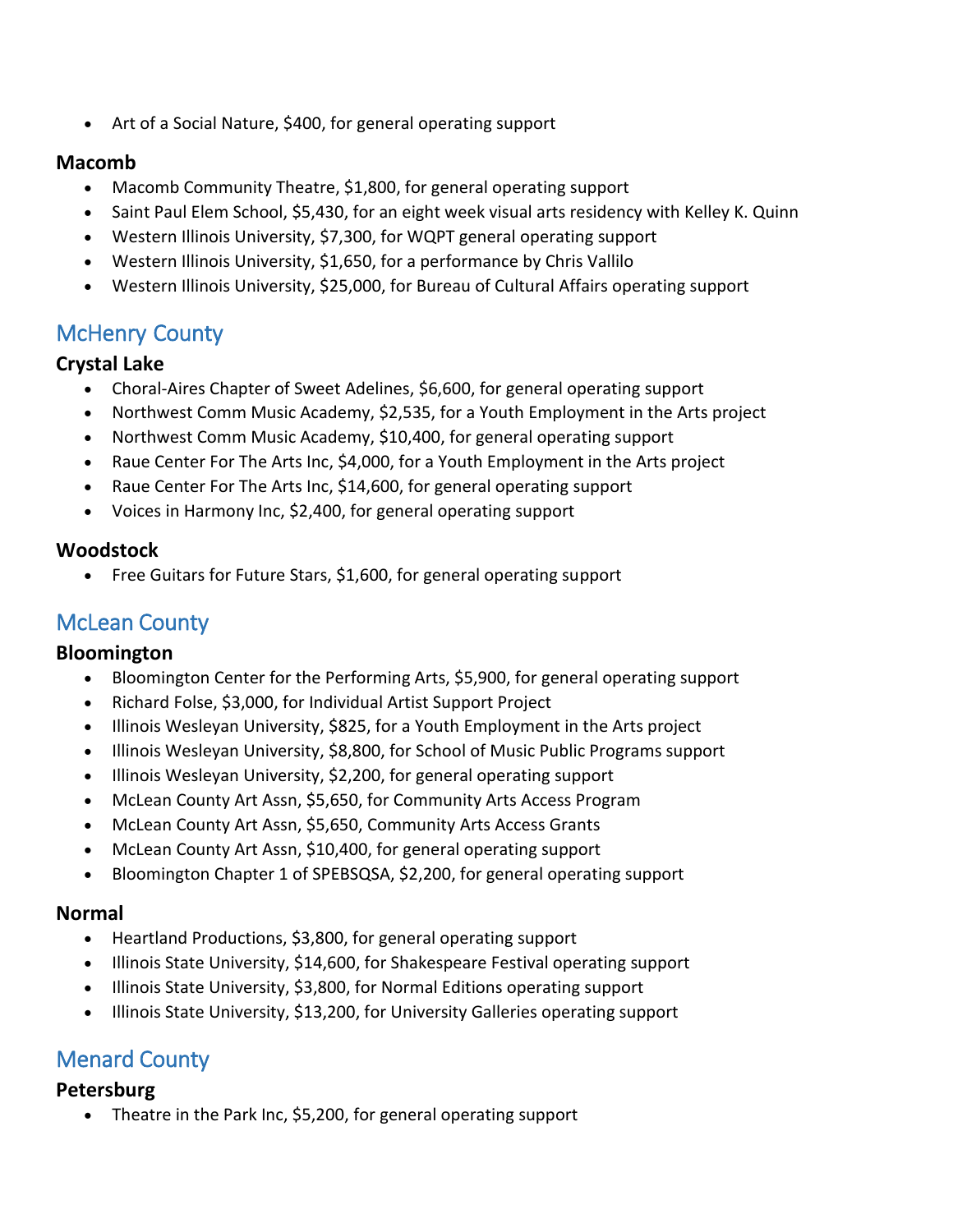Theatre in the Park Inc, \$6,000, for a Youth Employment in the Arts project

## **Tallula**

Menard County Singers, \$400, for general operating support

# Morgan County

## **Jacksonville**

Jacksonville Symphony Society, \$4,600, for general operating support

# Moultrie County

## **Sullivan**

- Little Theatre-On The Square, \$5,960, for a Youth Employment in the Arts project
- Little Theatre-On The Square, \$42,200, for general operating support

# Peoria County

## **Peoria**

- ArtsPartners of Central Illinois Inc, \$4,100, for general operating support
- Bradley University, \$14,600, for Exhibition/Lecture Series operating support
- Bradley University, \$11,800, for WCBU-FM operating support
- Central Illinois Youth Symphony, \$1,530, for a Youth Employment in the Arts project
- Central Illinois Youth Symphony, \$7,400, for general operating support
- Contemporary Art Center of Peoria, \$8,200, for general operating support
- Heartland Festival Orchestra, \$11,800, for general operating support
- Heritage Ensemble, \$2,000, for general operating support
- Lakeview Museum of Arts & Sciences, \$46,000, for general operating support
- Peoria Area Civic Chorale, \$5,200, for general operating support
- Peoria Players Theatre, \$11,800, for general operating support
- Peoria Symphony Orchestra, \$42,200, for general operating support

# Pike County

## **Pittsfield**

• Abe Lincoln Project, \$700, for a performance by Chris Vallillo

# Richland County

## **Olney**

Richland County CUSD#1, \$30,760, for Arts and Foreign Language Implementation

# Rock Island County

## **Moline**

Quad City Music Guild, \$8,200, for general operating support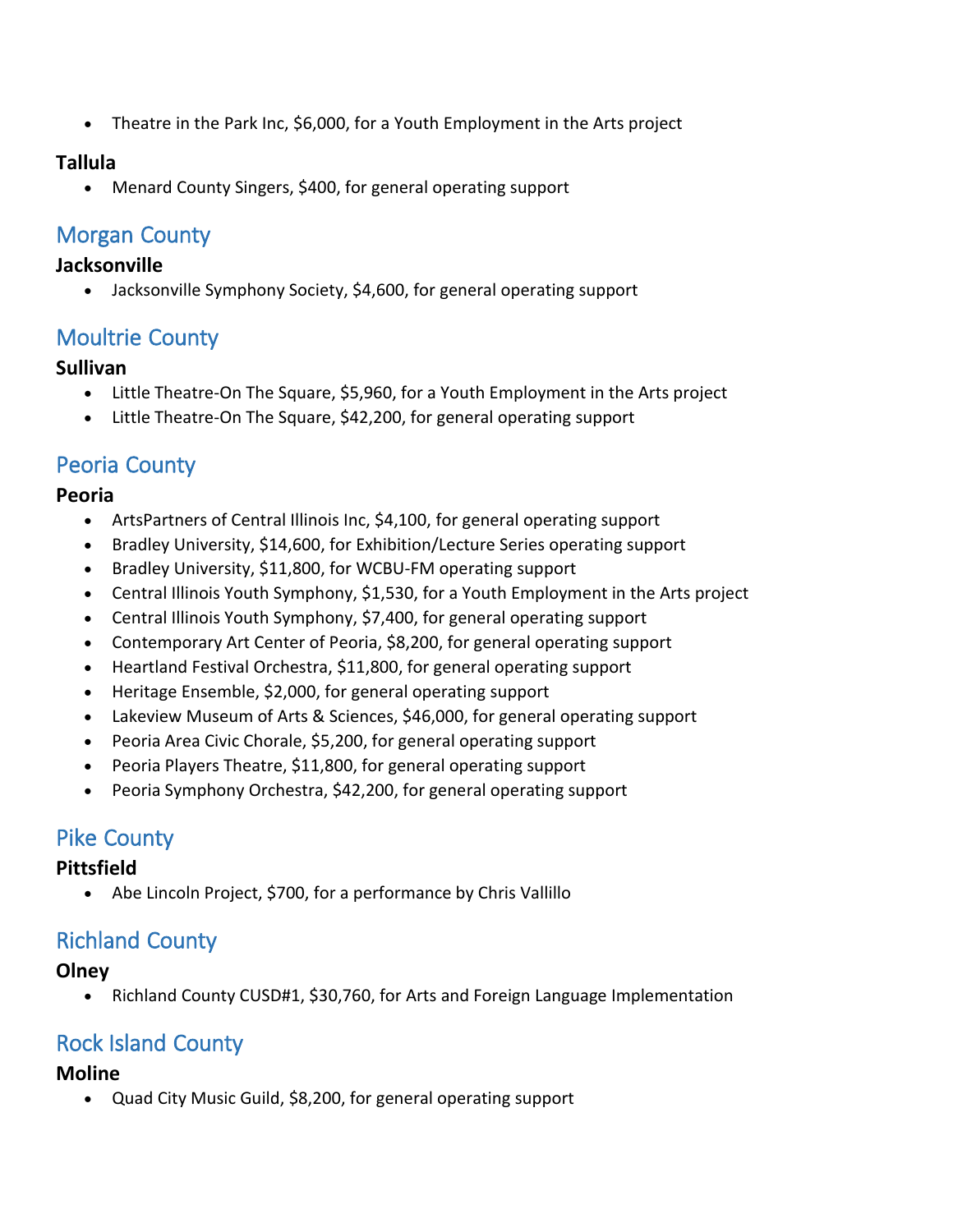Quad City Symphony Orchestra, \$16,200, for general operating support

## **Rock Island**

- Augustana College, \$14,600, for WVIK-FM operating support
- Genesius Theatre Fndn, \$3,000, for general operating support
- Midwest Writing Center, \$3,800, for general operating support
- Quad City Arts, \$4,000, for Poetry Out Loud project support
- Quad City Arts, \$11,970, for Community Arts Access Program
- Quad City Arts, \$42,200, for general operating support
- Quad City Arts, \$11,970, Community Arts Access program
- Quad City Arts, \$3,000, for a Youth Employment in the Arts project
- Quad City Arts, \$4,000, for Poetry Out Loud project support

## Sangamon County

## **Chatham**

West Central Illinois Ed Telecomm Corp, \$7,300, for general operating support

## **Springfield**

- Illinois Symphony Orchestra, \$16,200, for general operating support
- Looking for Lincoln Heritage Coalition, \$375, for performance by Chris Vallillo
- Looking for Lincoln Heritage Coalition, \$880, for performance by Chris Vallillo
- Sangamon Valley Youth Symphony, \$3,800, for general operating support
- Springfield Area Arts Council, \$6,745, for Community Arts Access Program
- Springfield Area Arts Council, \$24,000, for Poetry Out Loud project support
- Springfield Area Arts Council, \$6,745, Community Arts Access Program
- Springfield Area Arts Council, \$7,400, for general operating support
- Springfield Area Arts Council, \$24,995, for Poetry Out Loud project support
- Springfield Area Arts Council, \$2,880, for a Youth Employment in the Arts project
- Springfield Art Assn/Edward Pl, \$11,800, for general operating support
- Springfield Ballet Company, \$13,200, for general operating support
- Springfield Choral Society, \$2,400, for general operating support
- Springfield Public School District #186, \$49,680, for Arts and Foreign Language Implementation
- University of Illinois/Spfld, \$16,200, for Sanagamon Auditorium operating support

# St. Clair County

## **Belleville**

- Masterworks Chorale Inc, \$3,800, for general operating support
- Southwestern Illinois College, \$2,500, for Poetry Out Loud project support
- Southwestern Illinois College, \$2,500, for Poetry Out Loud project support

## **East Saint Louis**

Edna Patterson-Petty, \$3,000, for apprenticeship in Textile art with Eugenia Alexander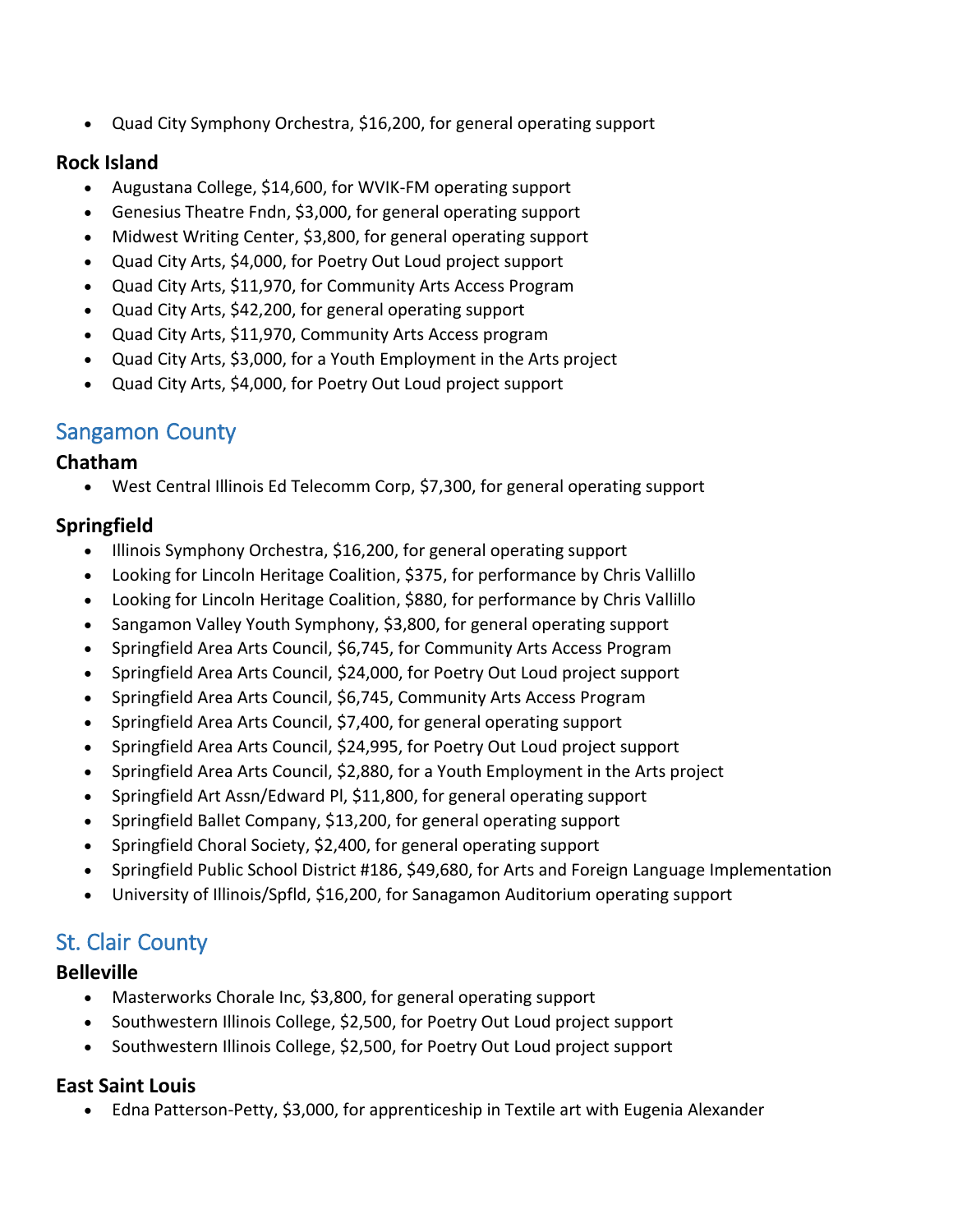• Sinai Family Life Center, \$3,300, for project support

## **Lebanon**

- Looking Glass Playhouse, \$3,000, for general operating support
- McKendree University, \$10,400, for Hettenhausen Center for the Arts operating support

## **Mascoutah**

Mascoutah Cemetery Chapel Inc, \$410, for a performance by Chris Vallillo

# Stephenson County

## **Freeport**

- Freeport Arts Center, \$4,365, for Community Arts Access Program
- Freeport Arts Center, \$10,000, for Local Arts Network project support
- Freeport Arts Center, \$4,365, Community Arts Access Program
- Freeport Arts Center, \$8,200, for general operating support
- Freeport Arts Center, \$2,035, for a Youth Employment in the Arts project

# Tazewell County

## **East Peoria**

- Eastlight Theatre, \$8,800, for general operating support
- Eastlight Theatre, \$4,000, for a Youth Employment in the Arts project

## Vermilion County

## **Danville**

- The Danviile Art League, \$800, for general operating supoort
- Danville Light Opera Co, \$1,500, for general operating support

## Warren County

## **Monmouth**

- Buchanan Center for the Arts, \$5,320, for Community Arts Access Program
- Buchanan Center for the Arts, \$5,200, for general operating support
- Buchanan Center for the Arts, \$5,320, BCA Community Arts Access Program
- Buchanan Center for the Arts, \$5,940, for a Youth Employment in the Arts project

## Whiteside County

## **Fulton**

Friends of the Windmill Volunteer Millers, \$330, for performance by Chris Vallillo

## Will County

## **Frankfort**

• Ballet Five Eight NFP, \$8,800, for general operating support